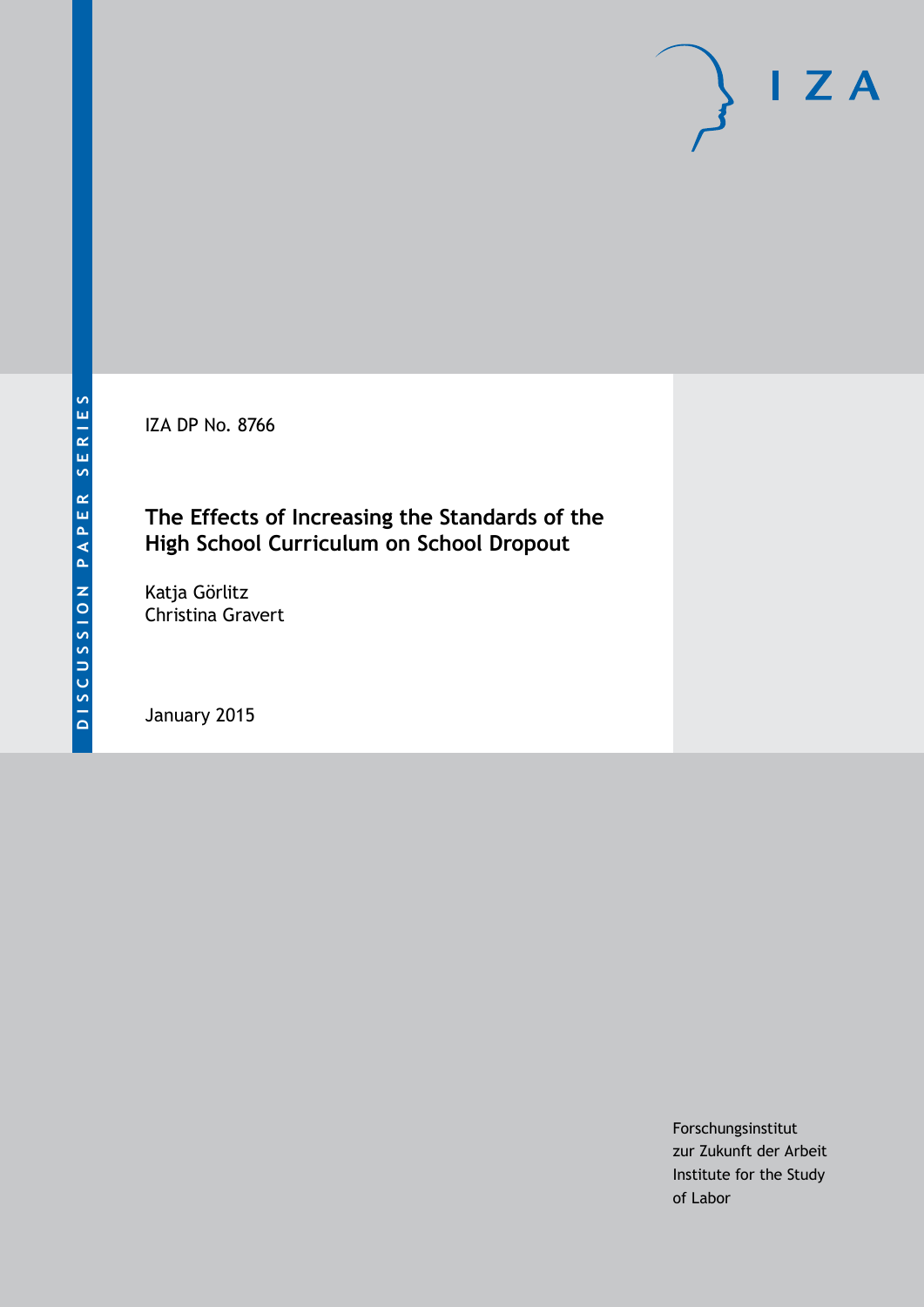# **The Effects of Increasing the Standards of the High School Curriculum on School Dropout**

# **Katja Görlitz**

*FU Berlin, IZA and RWI Essen*

# **Christina Gravert**

*University of Gothenburg*

Discussion Paper No. 8766 January 2015

IZA

P.O. Box 7240 53072 Bonn Germany

Phone: +49-228-3894-0 Fax: +49-228-3894-180 E-mail: [iza@iza.org](mailto:iza@iza.org)

Any opinions expressed here are those of the author(s) and not those of IZA. Research published in this series may include views on policy, but the institute itself takes no institutional policy positions. The IZA research network is committed to the IZA Guiding Principles of Research Integrity.

The Institute for the Study of Labor (IZA) in Bonn is a local and virtual international research center and a place of communication between science, politics and business. IZA is an independent nonprofit organization supported by Deutsche Post Foundation. The center is associated with the University of Bonn and offers a stimulating research environment through its international network, workshops and conferences, data service, project support, research visits and doctoral program. IZA engages in (i) original and internationally competitive research in all fields of labor economics, (ii) development of policy concepts, and (iii) dissemination of research results and concepts to the interested public.

<span id="page-1-0"></span>IZA Discussion Papers often represent preliminary work and are circulated to encourage discussion. Citation of such a paper should account for its provisional character. A revised version may be available directly from the author.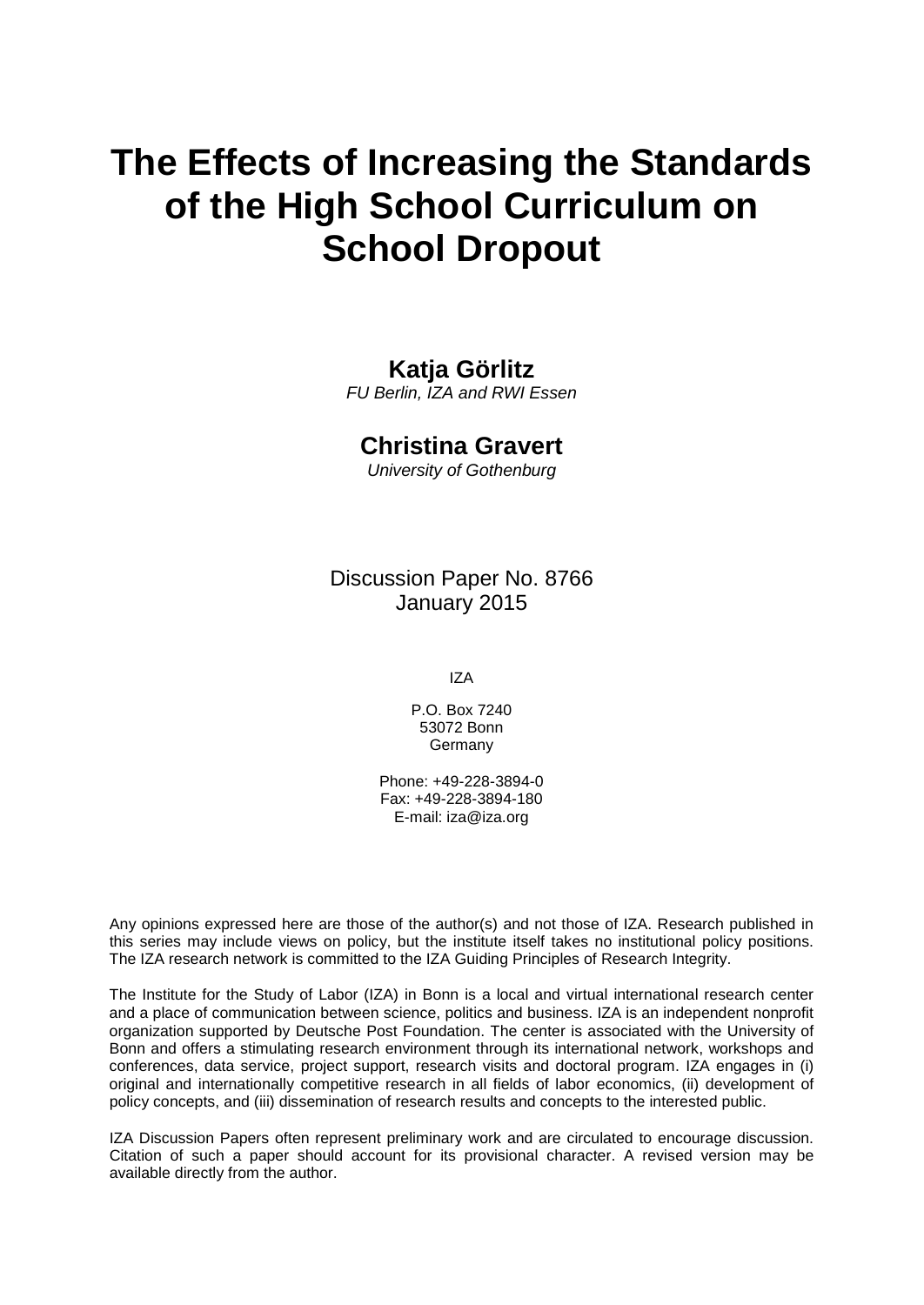IZA Discussion Paper No. 8766 January 2015

# **ABSTRACT**

# **The Effects of Increasing the Standards of the High School Curriculum on School Dropout[\\*](#page-1-0)**

This paper evaluates the effects of a high school curriculum reform that was introduced in one German state on high school dropout. The reform increased the standards of the curriculum by reducing the freedom of choice in course selection (amongst other things) resulting in an increase in the level and the weekly teaching hours in the subjects German, a foreign language, mathematics and natural sciences. Using a quasi-experimental evaluation design exploiting variation across time and states, we identify the reform effect on students' probability to graduate from high school. The results show that high school dropout rates have increased for males and females alike. However, the effect for males vanishes two years after reform implementation, while it remains persistent for females even after three years.

JEL Classification: D04, I21, I28

Keywords: high school curriculum reform, high school dropout, school performance

Corresponding author:

Katja Görlitz Freie Universität Berlin Boltzmannstraße 20 14195 Berlin Germany E-mail: [katja.goerlitz@fu-berlin.de](mailto:katja.goerlitz@fu-berlin.de)

The authors are grateful to Alexander Koch, Helena Skyt Nielsen and Marcus Tamm for helpful comments and suggestions. We also thank Silva Haselon for research assistance. Furthermore, we acknowledge comments and remarks from participants at the annual conference of the Royal Economic Society (2013), the Research Seminar in Economics at the FU Berlin, the DIW Applied Micro seminar, the Economics of Education Committee of the Verein für Socialpolitik (2014) and the Fuglesangs Alle Workshop (2014). All remaining errors are our own.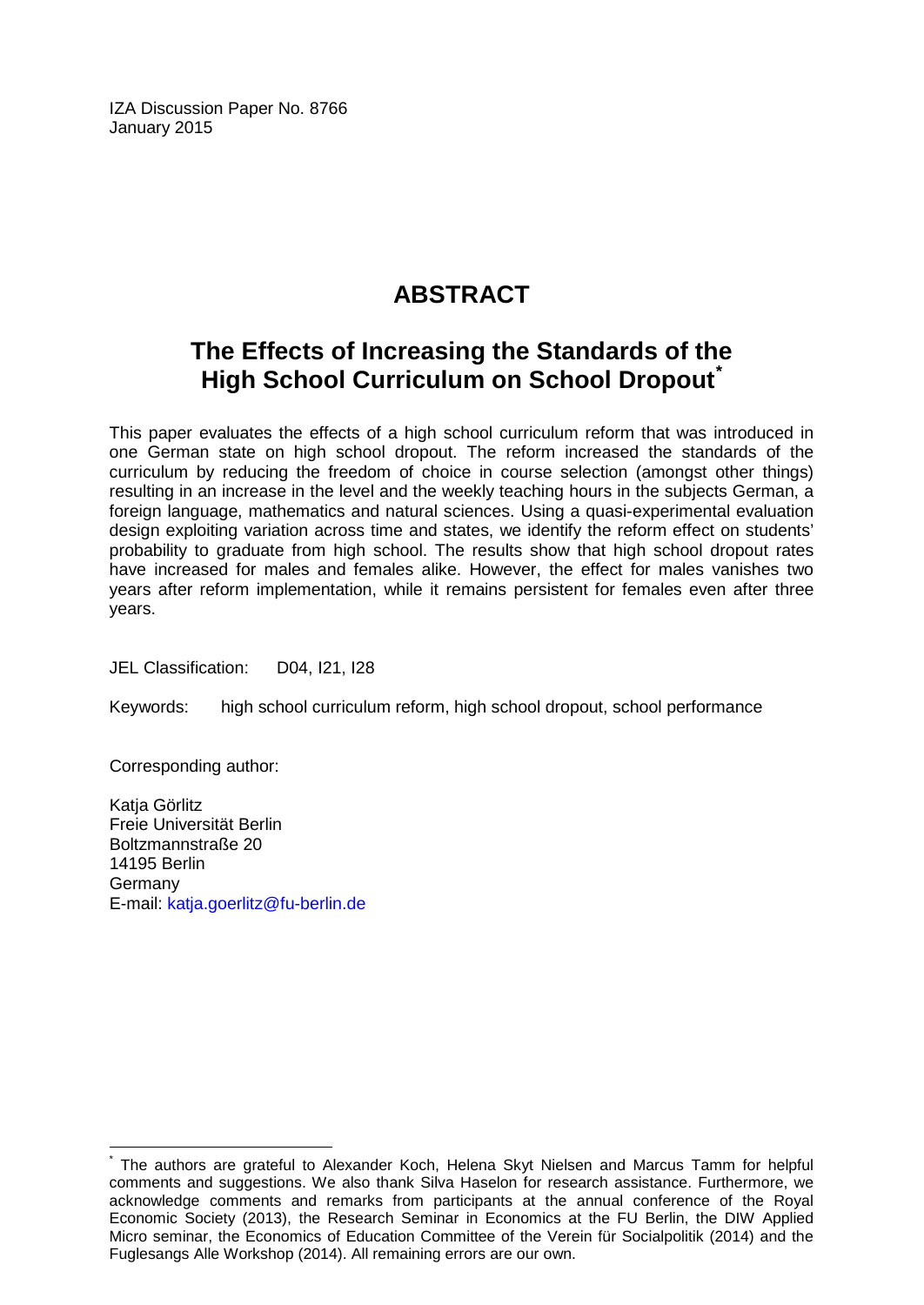## **1. Introduction**

One essential aim of primary and secondary schooling is to equip students with the basic skills necessary to successfully enter the labor market or to pursue a postsecondary education. Nevertheless, international standardized achievement tests show that many students in the US and in Europe are lacking these skills (Hanushek and Woessmann 2011). While the reasons for this lack are manifold, the school curriculum has become a central topic of the political agenda in many countries in the last decade. In the US and the EU, reforms of the curriculum that were targeted at increasing students' competencies in core skills such as mathematics, reading and writing have already been carried out (as in Germany) or are envisioned.<sup>1</sup> Focusing on the high school curriculum has much appeal given the policy makers' duty and freedom to design its organization and content.

These curricula reforms have in common that they increase the degree of difficulty to graduate from high school. Higher curriculum standards might well improve students' skills but they could come at the cost of increasing students' dropout rates. This paper arguably presents the best evidence to date on the causal effects of increasing the high school curriculum standard on high school dropout. The analysis is based on administrative data covering the multitude of high school students. Using a differencein-differences approach, the effects are identified by comparing the developments of high school dropouts between the German state Baden-Württemberg (that has introduced a curriculum reform) and the other German states in the pre- and post-reform period. The curriculum of the last two years of high school was changed significantly. One of the core elements of the reform was to reduce students' freedom to choose subjects on an advanced or basic level. After reducing this freedom of choice, the average student experienced a significant increase in the level and the intensity (in terms of weekly hours) in the core subjects German, a foreign language, mathematics and natural sciences.

We are only aware of one study analyzing the hypothesis that more stringent high school requirements could boost high school dropout rates. Harvill (2011) models the education and dropout decision theoretically and estimates the parameters using prereform data of an American high school graduation requirement reform. Her simulation results predict a large increase in school dropouts. In contrast to her results, our paper contributes to the literature by presenting ex-post evaluation results of a curriculum reform. Besides this small strand of literature focusing on high school dropout, there is a small but growing literature concerned with the effects of the high school curriculum on university entry (Aughinbaugh 2012), university graduation rates and labor market success (e.g. Altonji 1995, Levine and Zimmerman 1995, Dolton and Vignoles 2002, Rose and Betts 2004, Joensen and Nielsen 2009, Goodman 2012). However, a comprehensive analysis of the curriculum effects on further education outcomes also

<span id="page-3-0"></span><sup>&</sup>lt;sup>1</sup> Some examples of curriculum reform initiatives include: "Make university a reality" or "Achieve" for the US and the Europe 2020 strategy for the EU.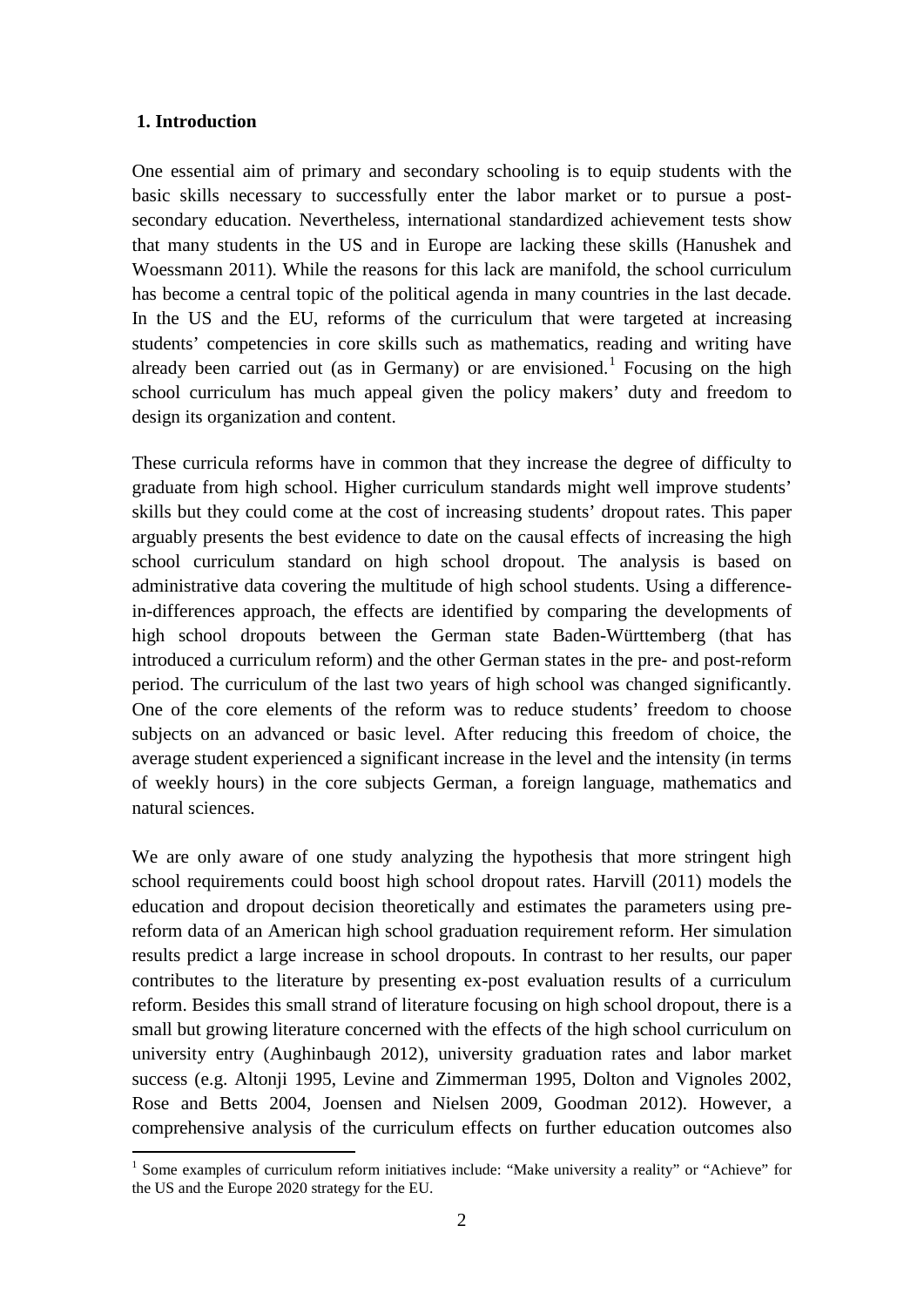requires investigating potential effects on the high school graduation probability. An understanding of possible selection effects through high school dropout is important for describing the channels through which a curriculum reform affects outcomes later in life.

This paper also contributes to the literature by exploring reform avoidance effects. We answer the question whether students avoid the reform by switching to schools that are unaffected by the reform. This was possible in Baden-Württemberg as the curriculum reform that is in the focus of this paper was introduced for the graduation cohort of 2004 in academic high schools only. Vocational high schools, in contrast, introduced a similar but less demanding curriculum reform starting with the graduation cohort of 2005. Therefore, students graduating in 2004 had a particularly high incentive to avoid the reform by switching to another school, but the avoidance possibilities also remained afterwards because of the overall lower curriculum standards in vocational high schools.

The final contribution of this paper is to present indicative evidence on the question whether a potential increase in high school dropout is caused by students not passing the final high school exam, e.g., because of the increase in the curriculum standards, or by students who left the high school by choice, e.g., because of having doubts to cope with the increased requirements. The latter case is possible in Germany as a significant share of high school graduates do not pursue a university education anyway, but chose to participate in the apprenticeship training system that is also open for high school dropouts.

The paper proceeds as follows. Section 2 describes the German schooling system with a particular focus on Baden-Württemberg and the curriculum reform in more detail. The data and the empirical methods are introduced in section 3. Section 4 presents the results for high school dropout. Section 5 sheds some light on students' probability to pass the final exam or to leave the high school by choice. The final section concludes the study.

# **2. Institutional background and the reform**

# **2.1 The high school system**

The German education policy is set on the level of the 16 federal states. The German schooling system is characterized by early tracking usually after the fourth or sixth grade, i.e. when pupils are at the age of ten or twelve, respectively. The choice of school track is based on individuals' ability and school achievement. The top-level school track is the high school (*Gymnasium*) which usually requires 13 years of schooling to obtain a high school degree (*Abitur*). [2](#page-3-0) Two different types of high schools can be distinguished: academic high schools (preparing students for university studies in general) and

<span id="page-4-0"></span><sup>&</sup>lt;sup>2</sup> There were two East German states (Saxony and Thuringia) where high school duration required traditionally only 12 years of schooling.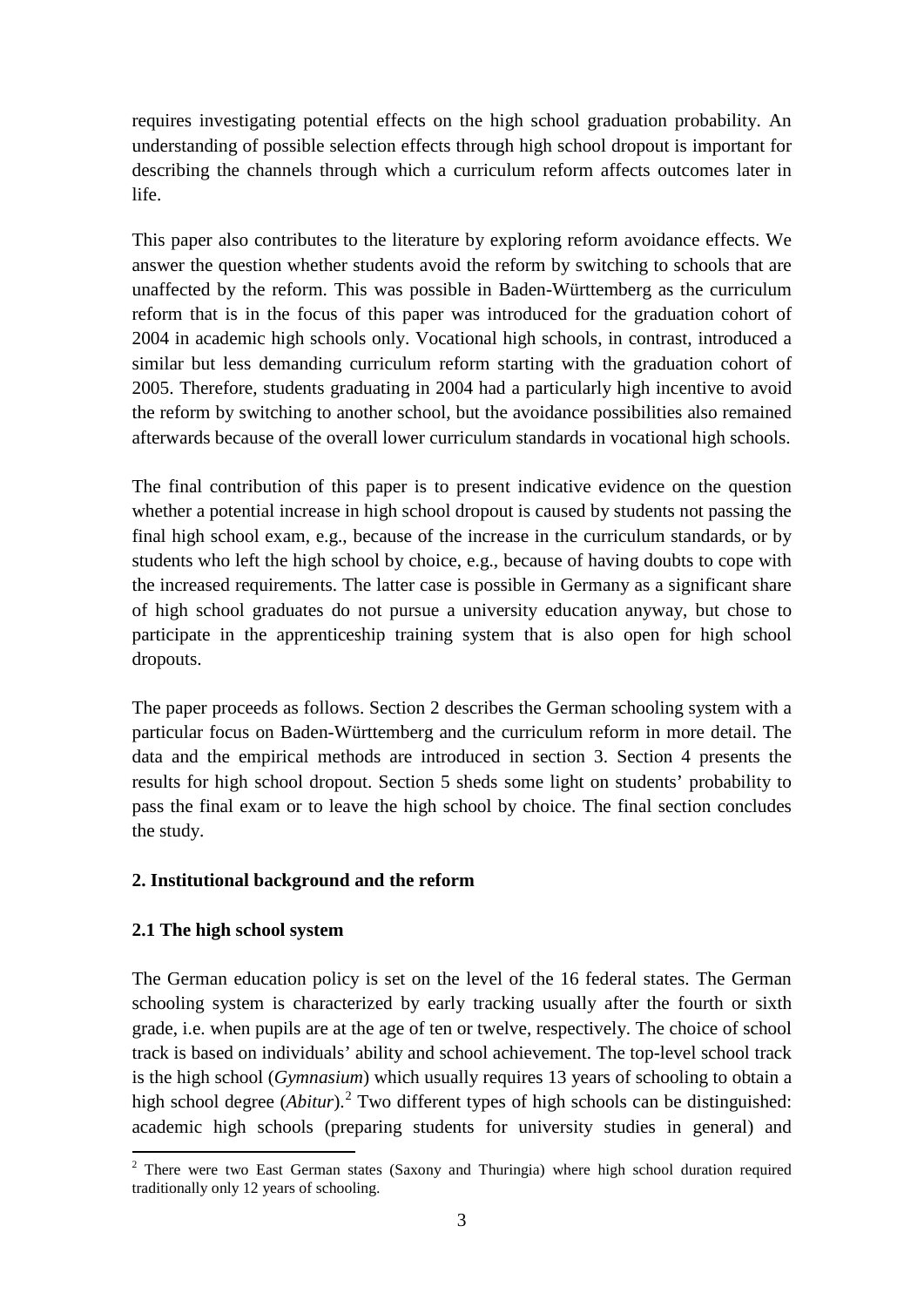vocational high schools (imparting more vocationally oriented knowledge). Even though vocational high schools only play a minor role in Germany (where only one out of ten high school graduates comes from vocational schools), they have a strong tradition in Baden-Württemberg (where approximately one third of all graduates come from vocational schools). However, as the vast majority of all German top-level school track students attends the academic high school and as the curriculum reform that is in the focus of this analysis was introduced in academic high schools, the following descriptions refer to academic high schools in the pre-reform period (if not indicated otherwise).

The curriculum of the academic high school usually differs by grade in Germany. Until grade 11, every student has the same fixed curriculum and is taught within a class having the same peers each grade.<sup>[3](#page-4-0)</sup> In the last two years of high school (usually in grade 12 and 13), the classes are dissolved and each student decides on his own set of courses. Students choose two advanced and several basic courses from a variety of subjects. Some subjects can even be dropped. Although some restrictions in course selection exist, students have a great deal of freedom of choice to specialize in particular subjects. For example, while some students choose arts and French as their advanced subjects (dropping physics and chemistry), others specialize in mathematics and physics on the advanced level (dropping arts and French). In vocational high schools the structure is similar, but slightly less flexible due to their vocational focus (e.g. on business studies and economics, social sciences, technology or natural sciences).

To acquire a high school diploma, three written high school exams and one oral exam have to be passed in the two advanced subjects and in two basic subjects at the end of 13th grade. Some limitations exist when deciding upon which basic subject is examined in the final exams. For instance, before the reform students in Baden-Württemberg were required to pass the final exam in German and mathematics at least at the basic level. The high school grade that is equivalent to the grade point average (GPA) is calculated out of the grades obtained in the final high school exams in addition to all grades obtained in all subjects in the last two years of high school.

# **2.2 The curriculum reform**

In the end of 1999, Baden-Württemberg decided to introduce a curriculum reform limiting the freedom of choice in course selection during the last two years of academic high school. The first cohort affected by the reform entered grade 12 in 2002 and graduated from high school in 2004. The aim of the reform was to increase broader general knowledge in the three core subjects German, a foreign language and mathematics. These subjects were made mandatory on an advanced level for all students. In addition, students' could choose two further subjects on an advanced level –

<span id="page-5-0"></span> <sup>3</sup> In Saxony and Thuringia, this is the case until grade 10.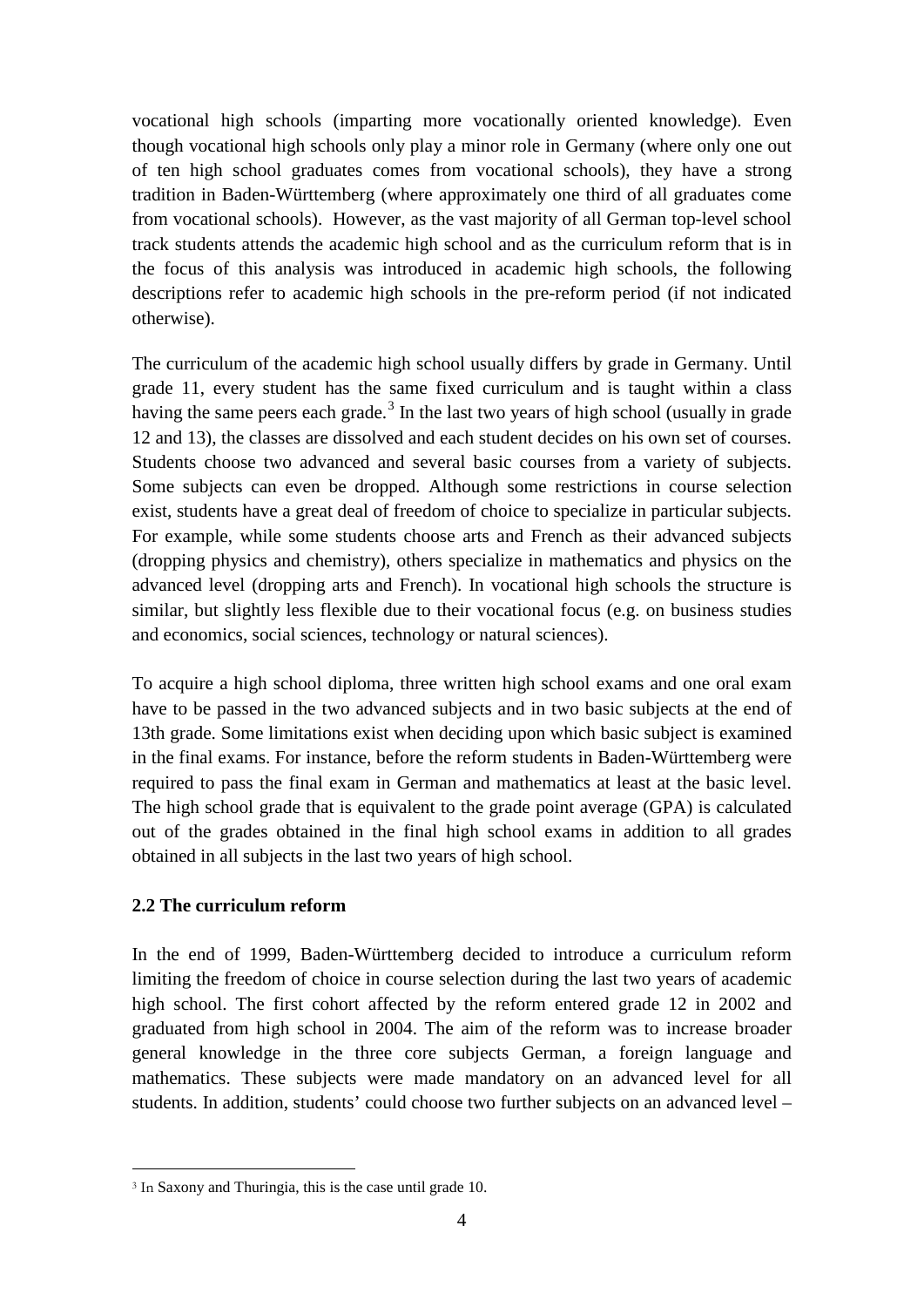either another foreign language and/or a natural science.<sup>[4](#page-5-0)</sup> Before the reform, the two advanced subjects were taught for five hours a week. After the reform, the amount of hours was reduced to four hours for each advanced subject.

Another aim of the reform was to strengthen natural sciences. Hence, the curriculum was also changed with respect to these subjects. Before the reform, students interested in natural sciences could only choose one natural sciences on the advanced level, while they could choose two after the reform. The number of mandatory natural sciences subjects also increased for those students who were less interested in natural sciences from one (before the reform) to two afterwards.

These changes rose the total instruction time at school from a minimum of weekly 26 hours to a minimum of 30 hours per week. The number of final exams increased from four to six. All three core subjects and another advanced subject were part of the final written exams. The fifth and sixth components were oral exams, one of them in either the fifth advanced subject or one of the basic subjects and the other one in one of the written exam subjects. Besides these changes in the course choice system and in the instruction time, the curriculum of the advanced subjects changed as well. The level and intensity of the main topics stayed the same as in the pre-reform advanced subjects, but the number of specialized topics decreased to accommodate the reduction in weekly hours. Table 1 summarizes the main changes of the curriculum.

Since before the reform, most students selected the core subjects on a basic level rather than on an advanced level, the level and instruction time in the core subjects increased for the average high school student. The average weekly hours in German increased by more than 15 percent (Neumann 2010), in English as a foreign language by 6 percent (Jonkmann et al. 2010) and in mathematics by 7 percent (Nagy et al. 2010). In natural sciences, the average weekly hours increased the most by 30 percent (Neumann and Nagy 2010). While only one fifth of students chose science as an advanced course before the reform, more than half chose a natural science on the advanced level after the reform.

The reform has already been evaluated with regard to its potential to increase school achievement based on data that was particularly designed for this purpose. Students' achievement was measured with tests similar to the PISA tests (*Programme for International Student Assessment*). Nagy et al. (2010) show that the reform increased achievement scores in mathematics. In contrast, Jonkmann et al. (2010) and Neumann and Nagy (2010) find no significant achievement effects in English as a foreign language or in natural sciences, respectively. These findings are in line with the literature concerned with the effects of instruction time on achievement scores that find the instruction time to matter more for achievement in mathematics compared to other subjects like languages (Lee and Barro 2001, Woessmann 2003, Marcotte 2007).

<span id="page-6-0"></span><sup>&</sup>lt;sup>4</sup> For some students it was also possible to select art, music or sports as an advanced subject.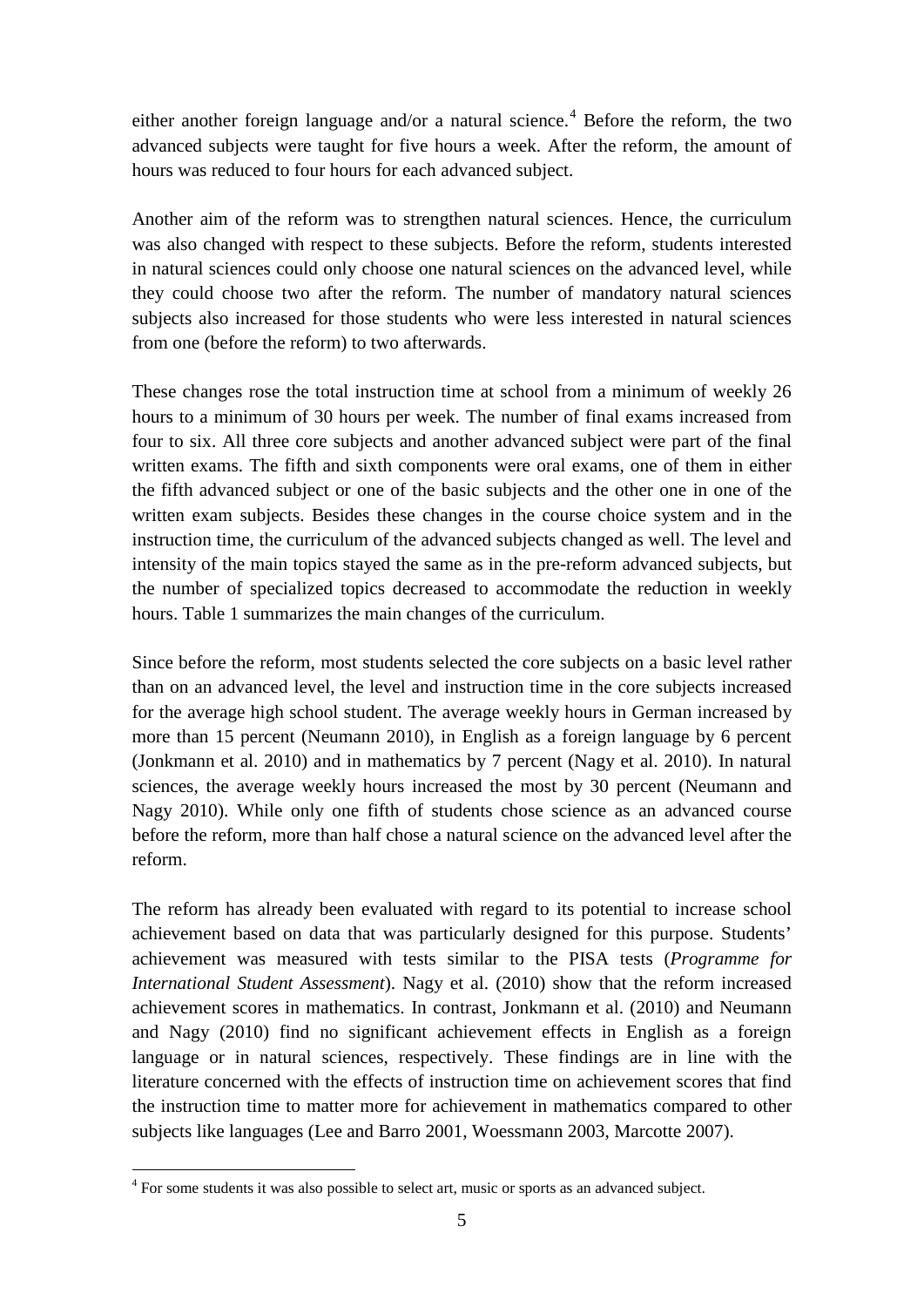The curriculum reform in the way it was described above was only implemented in academic high schools. In vocational high schools, the reform was introduced one year later and in a modified version that did not increase the degree of difficulty to such a large extent. German, mathematics and a foreign language also became mandatory on an advanced level, but students had to take only one further advanced course which could have a vocational focus (e.g. agricultural science, biotechnology, nutrition science, social pedagogy, economics or technology). Instead of the mandatory two natural sciences courses, students could still graduate with just one natural science. Moreover, students faced one final exam less and under certain circumstances they could even replace two more exams with a written report or a project.

## **3. Data and empirical strategy**

## **3.1 Data**

The data set used was constructed by combining two administrative sources. The first data set contains the number of all graduates from academic or vocational high school by state and year of high school graduation that is provided by the Federal Statistical Office (Statistisches Bundesamt 2005 and 2008, *GENESIS-online Datenbank*). The second data set contains annual information on the size of the age-specific cohort (Statistisches Bundesamt 2005 and 2008), in particular, the number of individuals that are of the same age as high school students during their graduation (age 19). Both sources are available separately by gender. Out of these two data sets, a repeated crosssectional micro data is constructed for the time period 1999 to 2006 that contains one observation for every individual of age 19 by year and state showing whether this individual has graduated from academic, vocational or no high school. Henceforth, this data set is referred to as the "Register of high school graduates combined with data on the age-specific cohort".

Descriptive statistics of the variables of interest are contained in Table 2. The share of males graduating from academic high school is 20 percent and it is 4 percent for graduation from vocational high school. For females, the corresponding shares are 27 percent for academic high school and 5 percent for vocational high school. The developments of the share of students graduating from academic high school over time and by treatment and control states are contained in Figure  $1<sup>5</sup>$  $1<sup>5</sup>$  $1<sup>5</sup>$  Both males' and females' development in Baden-Württemberg converge to the development of the control states in the pre-reform. In the post-reform period (especially in 2004), the shares decline for both males and females alike. With regard to the share of graduates from vocational high school (Figure 2), the development in the pre-reform period looks more similar between treatment and control states. However, based on the visual inspection it is hard to draw conclusions about the existence of a time trend which is why it is tested in the applied empirical model.

<span id="page-7-0"></span> $5$  Section 3.2 presents and discusses the definition of the control group.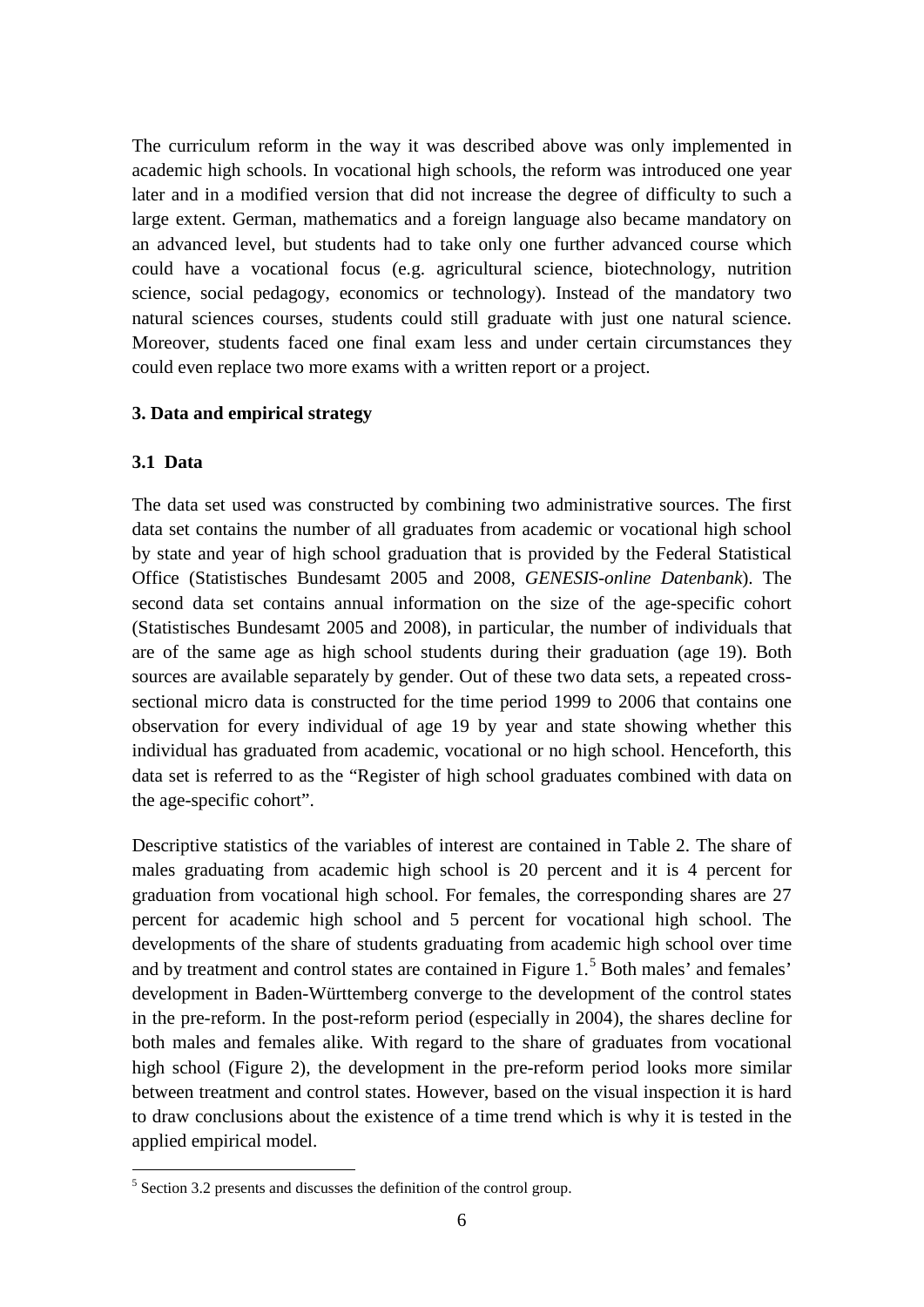#### **3.2 Estimation strategy**

The effects of the curriculum reform on individuals' probability to graduate from high school are evaluated by applying the difference-in-differences approach. The development of the outcome variables of interest in the pre- and post-period of the treatment state Baden-Württemberg is compared to the corresponding development of the control states. The control group is composed of all the other German states excluding Hesse, Mecklenburg-Western Pomerania and Saxony-Anhalt because they have implemented school reforms in the time period under investigation (e.g. increasing the years of high school from initially 12 to 13 years). This leaves 12 states in the control group. The following main specification is estimated separately by gender:

$$
Y_{ist} = \alpha_s + \gamma_t + \beta_{03} D_{1\,st} + \beta_{04} D_{2\,st} + \beta_{05} D_{3\,st} + \beta_{06} D_{4\,st} + \delta T + \varepsilon_{ist} \tag{1}
$$

where *Y* indicate the binary outcome variables displaying the probability to graduate (i) from academic high school and (ii) from vocational high school of individual *i* in the state *s* and year *t* of high school graduation (with  $t=$  99, 00, 01, 02, 03, 04, 05, 06).  $\alpha$  is a state fixed effects and  $\gamma$  is a year fixed effects.  $\varepsilon_{ist}$  is an idiosyncratic error term. The empirical specification was chosen to investigate the reform effects separately for every of the post-reform graduation years 2004 to 2006 and for the pre-reform graduation year 2003 to test for anticipation effects. The anticipation effects reveal whether students have reacted to the reform prior to its implementation, e.g. by increasing their efforts to graduate in 2003 instead of 2004. They are indicated by  $\hat{\beta}_{03}$  and estimated by the dummy variable  $D_1$  that represents the interaction between Baden-Württemberg and the year 2003.

 $D_2$  represents a dummy variable being 1 in the first post-reform year 2004 in Baden-Württemberg, and 0 otherwise. As already mentioned in the second section, this is of particular importance because the reform was only implemented in academic high schools for students who graduated in 2004 and in vocational high school for students graduating in 2005. This left students from the graduation cohort 2004 the opportunity to change schools in order to avoid the reform. It should be noted that the effects in 2004 might also differ for other reasons. In the first year of the new curriculum, students' and teachers' insecurity is larger compared to other years which in turn might affect dropouts. The coefficient  $\beta_{04}$  tests for different effects in 2004.

The dummy variables  $D_3$  and  $D_4$  are the interaction terms of the treatment state Baden-Württemberg with the post-reform graduation years 2005 and 2006, respectively. Thus, the "clean" reform effects (adjusted for potential school changes) are indicated by  $\hat{\beta}_{05}$ and  $\beta_{06}$ . The variable T is the interaction between a linear time trend and the state Baden-Württemberg in order to control for time trends in the pre-reform period 1999 to 2002. Based on the visual inspection of Figure 1, we have hypothesized that differential time trends between treatment and control states matter in the pre-reform period.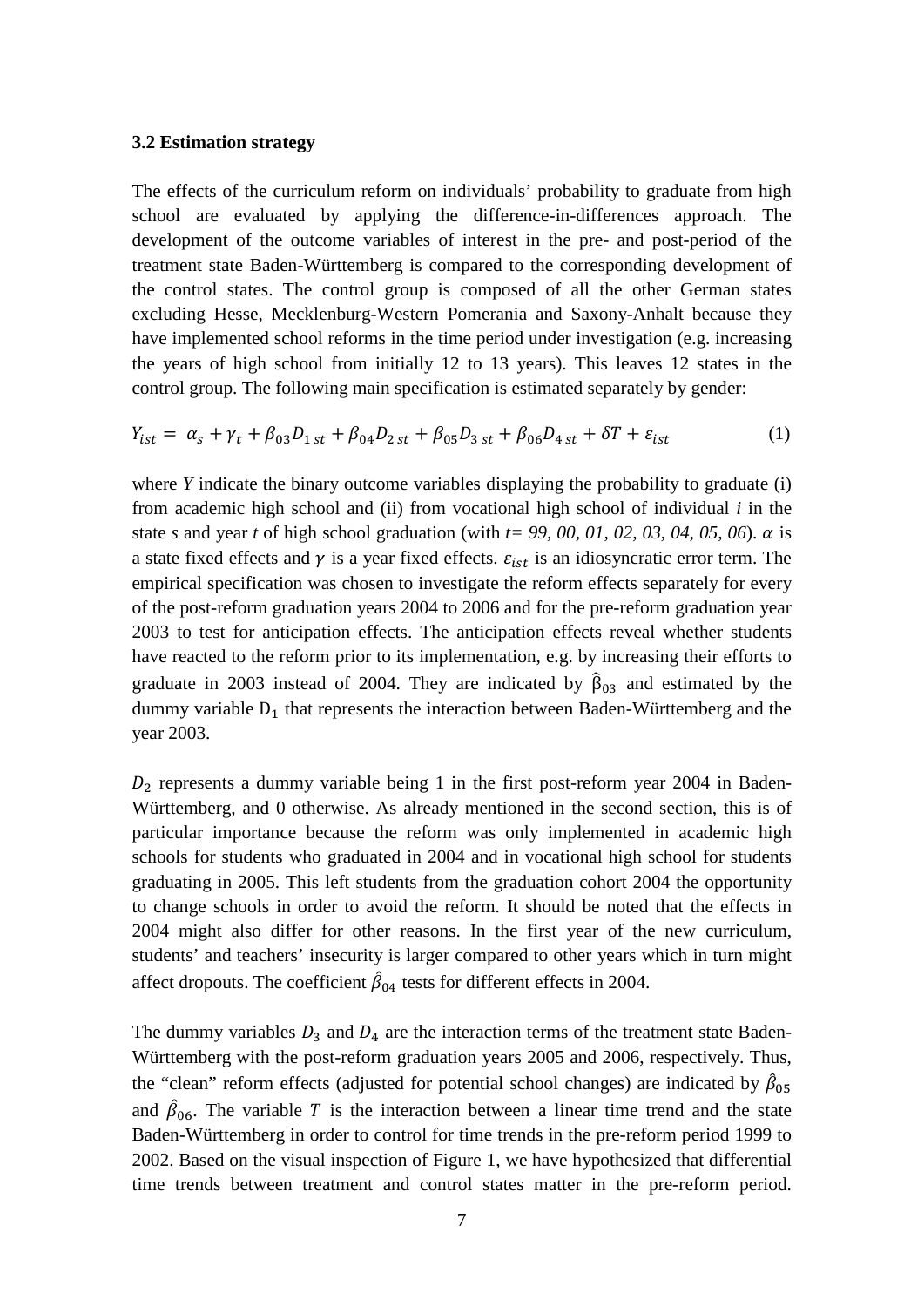Equation (1) allows us to test this hypothesis empirically by estimating the coefficient  $\delta$ . To check the robustness of specification (1) that considers a time trend, we also estimate the following equation (also separately by gender):

$$
Y_{ist} = \alpha_s + \gamma_t + \beta_{03} D_{1\,st} + \beta_{04} D_{2\,st} + \beta_{05} D_{3\,st} + \beta_{06} D_{4\,st} + I'\eta + \nu_{ist} \tag{2}
$$

which only differs compared to equation (1) by not considering  $\delta T$ . Instead the vector *I* is included that contains three interaction effects between Baden-Württemberg and each of the years 1999, 2000 and 2001. The year 2002 serves as the reference year. In other words, equation (1) assumes that any patterns of convergence observable before the reform would have continued after the reform, if the reform has not been implemented. In contrary, equation (2) assumes that the time trend would have ended after 2002. The error term is indicated by  $v_{ist}$ .

Equation (1) and (2) are estimated by the linear probability model. One issue that was much debated in the literature when using difference-in-differences models is the correct estimation of standard errors (see e.g. Moulton, 1990 or Bertrand et al., 2004). Calculation of standard errors without any correction leads to downward biased standard errors. To take this issue into account, standard errors are clustered at the stateyear level when estimating equation (1) and (2). To prove that this procedure is robust, alternative calculations of the standard errors that are frequently used in the literature are presented and compared to our main results in the sensitivity analysis.

One obvious shortcoming with our data is that they do not allow us to consider any individual control variables in the regression framework. This would bias our results, if students' characteristics like their socio-economic background have changed during the time period under investigation. One counter argument is that we consider a rather short time period that makes changes in "quasi" time-invariant variables more unlikely (like parents' educational or occupational level). Additionally, section 4.2 presents evidence from the literature showing that the average characteristics of the students in Baden-Württemberg have not changed between the pre- and post-reform period.

### **4. Results**

## **4.1 Main Results**

Table 3, Panel A presents the results for the individuals' probability to graduate from academic high school separately by gender. For males, the main specification with a time trend and the specification without a time trend provide a statistically significant negative reform effect on graduating from academic high school in Baden-Württemberg in 2004 and 2005 (see column 1 and 2). However, the size of the effect is much larger in the specification considering a time trend where the reform effect is −2 percentage points in 2004 and −1.8 percentage points in 2005. When using the specification with not time trend, the effects are −1.5 percentage points in 2004 and −1 percentage point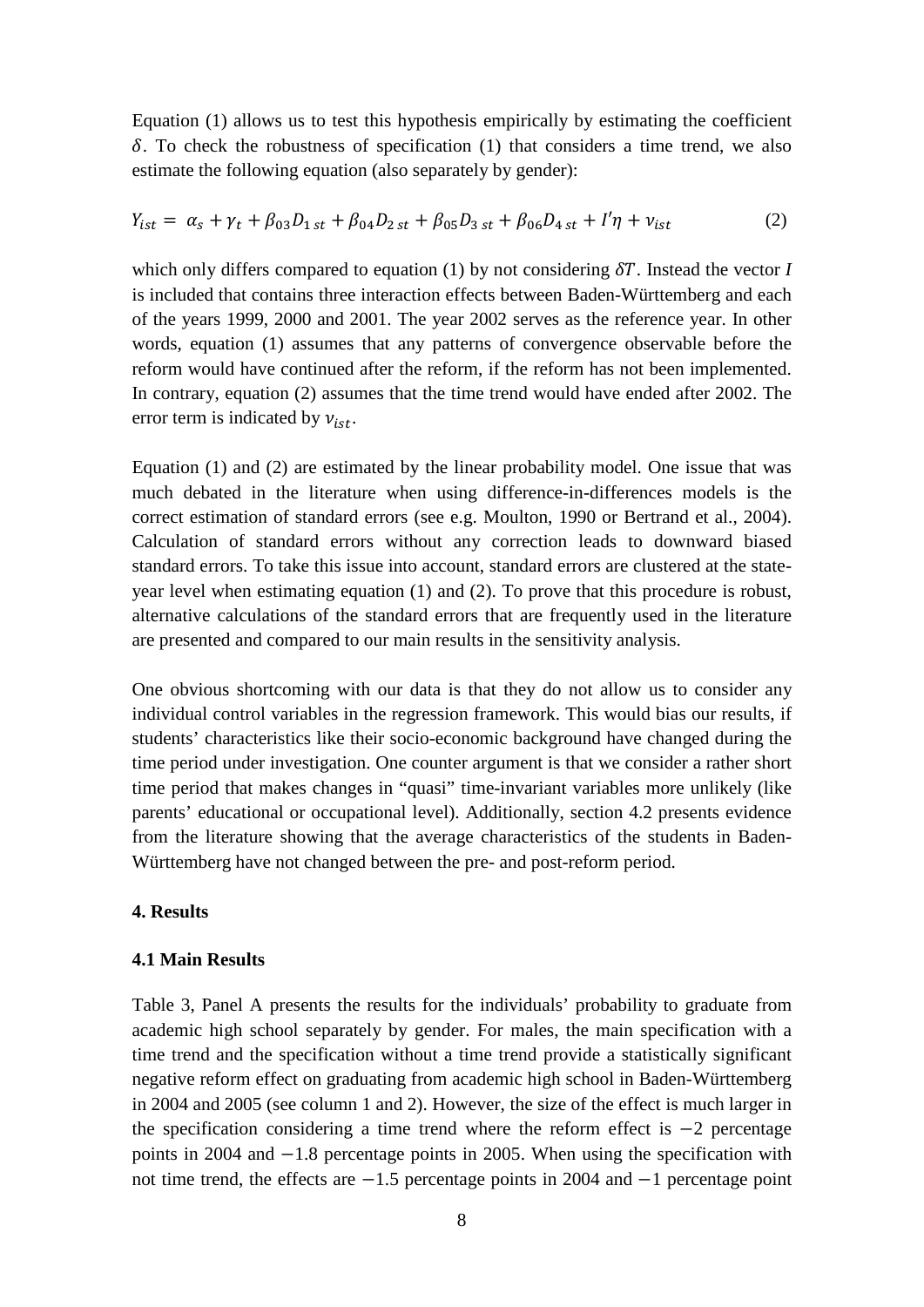in 2005. For females, there is also a statistically significant negative effect in 2004 and 2005, but also in 2006 which contrasts to the results for males. In the specification with trend (column 3), females' likelihood to graduate from academic high school decreases by 3.1 percentage points in 2004, by 2.6 percentage points in 2005 and by 3 percentage points in 2006. The results without considering a time trend (column 4) are of similar sign and significance which indicates that females' probability to graduate from academic high school decreased by 2 percentage points in 2004 and by approximately 1 percentage point in each 2005 and 2006.

Table 3, Panel B contains the results concerning the probability to graduate from vocational high school. Males' probability increased in 2003, 2004 and 2005. In the specification with trend (column 1), the effects are modest in size with 0.3 percentage points in 2003 and 0.6 percentage points in both 2004 and 2005. The same is true for the effects in the specification without trend (column 2) where they are 0.2 percentage points in 2003, 0.4 in 2004 and 0.3 in 2005. For females, it should be noted that the results differ substantially by the specifications used (column 3 and 4). Because the time trend cannot be confirmed to be statistically significant, the specification without time trend is the adequate one. The results indicate a statistically significant positive effect in all years with a size ranging between 0.2 and 0.4 percentage points.

In sum, there is evidence of a reduced probability of graduating from academic high school in 2004 for male and female students. In 2005, the effects are also negative for both genders, but they are of smaller size. While for males, the negative effect vanishes in 2006, it remains negative for females. At the same time, the probability to graduate from vocational high school has increased for both males and females. This result indicates that some students have used the possibility to change schools to avoid the reform in academic high school (especially in 2004). However, it should be noted that in terms of its size the increase in the probability to graduate from vocational high school cannot fully account for the decrease in the probability to graduate from academic high school. Therefore, the probability to graduate from any high school, i.e. either academic or vocational, has decreased. This is also confirmed when running the difference-in-differences regressions using any high school as dependent variable (results not shown).

## **4.2 Sensitivity analysis**

To check the robustness of our results, we run a variety of sensitivity checks. Table 4 documents the results of applying alternative calculations of the standard errors. Clustering on the state level and on the state-pre/post level (that allows for temporal breaks in the dependence of the error term over time) to account for a serial correlation does not change the results (column 2, 3, 6 and 7). The method suggested by Bester et al. (2011) allows for dependence over states and time. We implement this method by defining five geographically areas (in particular, Northwest, East, West, Southwest and Southeast). Inference is based on a t-distribution with four degrees of freedom. These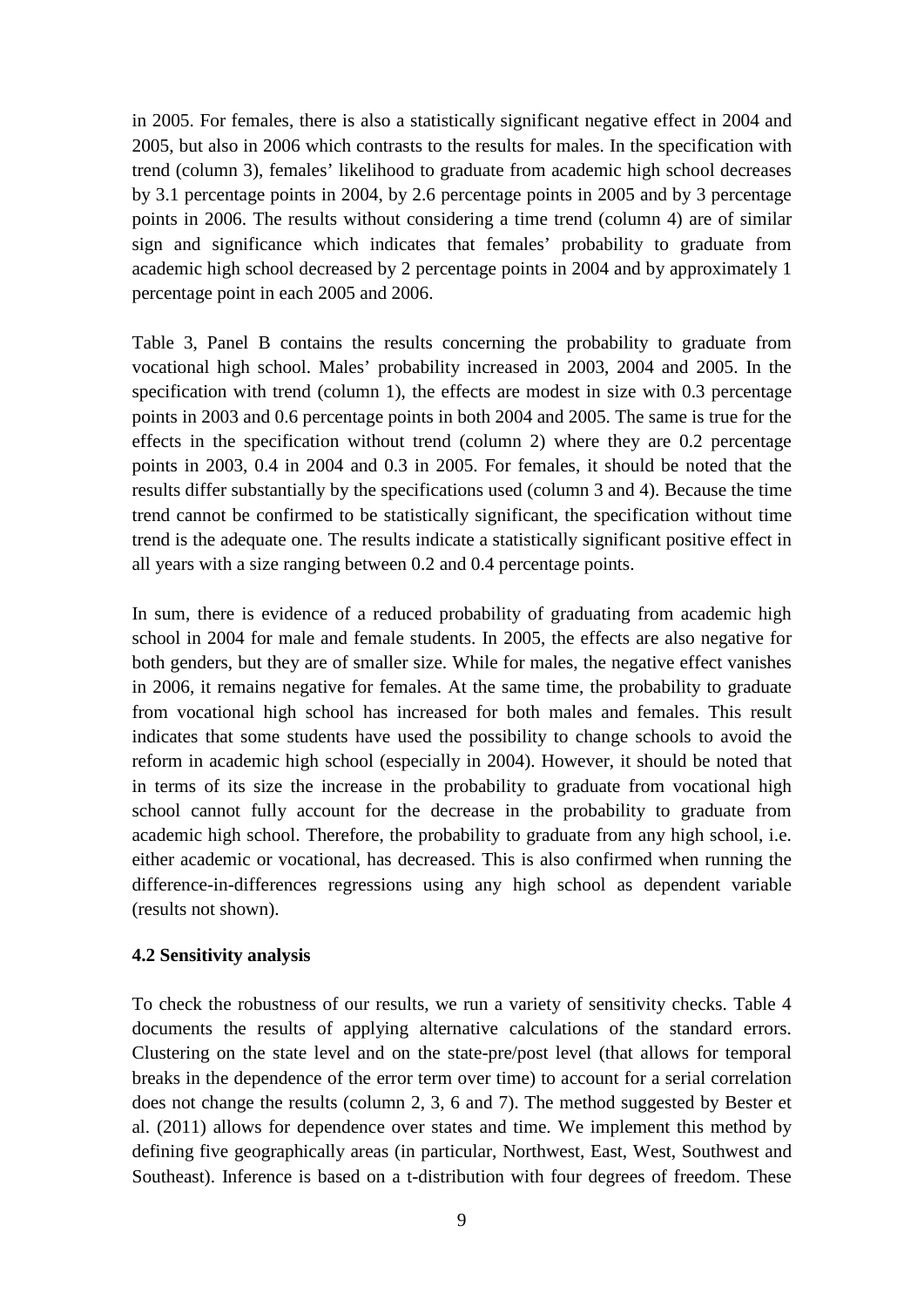standard errors are also consistent with those of our main specification (column 4 and 8).

To find out whether our results were actually caused by other shocks that could have occurred in any of the other control states, we have run the main specification excluding one state at a time from the control states. [6](#page-7-0) Table 5 summarizes the main results for males and Table 6 for females. The main conclusion remains unchanged by this sensitivity checks. As another robustness check, we have excluded Saxony and Thuringia from the set of control states because they only require 12 years of high school. This did not alter our main conclusions (results not shown).

The data set does not allow us to consider any control variables. This could bias our results, if the socio-economic background or school performance of high school students has changed in Baden-Württemberg before and after the reform. Becker et al. (2010) shows empirically that the average characteristics of students (including parents' education and occupation, migration background and having more than 100 books at home) remained stable between 2002 and 2006. Their analysis is based on the data that was particularly designed to evaluate whether the curriculum reform in Baden-Württemberg had an impact on students' school achievement (TOSCA-2002 and TOSCA-2006). To illustrate how little the characteristics have changed over time, Table 7 summarizes the means of students' characteristics in 2002 and 2006 from Becker et al. (2010).

# **5. Discussion**

The negative impact of the reform on students' likelihood to graduate from academic high school could be caused involuntarily by students who did not pass the exam (because of the higher curriculum standard) or it could be due to students who left high school by choice (e.g. because of having doubts to cope with the higher standard). The latter case is likely in Germany as leaving school after having successfully completed grade 10 of the academic high school leads to a secondary school diploma that is equivalent to the level 3C of the International Standard Classification of Education (ISCED). This school diploma qualifies students for participation in the dual apprenticeship system that offers good employment and wage prospects in many occupations.[7](#page-11-0)

To distinguish between the two possibilities, we analyze data on students' probability to pass the final high school exam and conditional on passing on high school grades (that have a range from 1 which is the best grade to 4 which is the worst). If these variables were negatively affected by the reform, i.e. if the probability to pass the exam and of high school grades decreased, we conclude that high school dropout was caused by involuntary high school dropout. In the absence of negative effects, we conclude that

<span id="page-11-1"></span> $6$  See Hübner (2012) for another application of this sensitivity check.

<span id="page-11-0"></span><sup>7</sup> See e.g. Steedman (1993) for a more detailed description of the German apprenticeship system.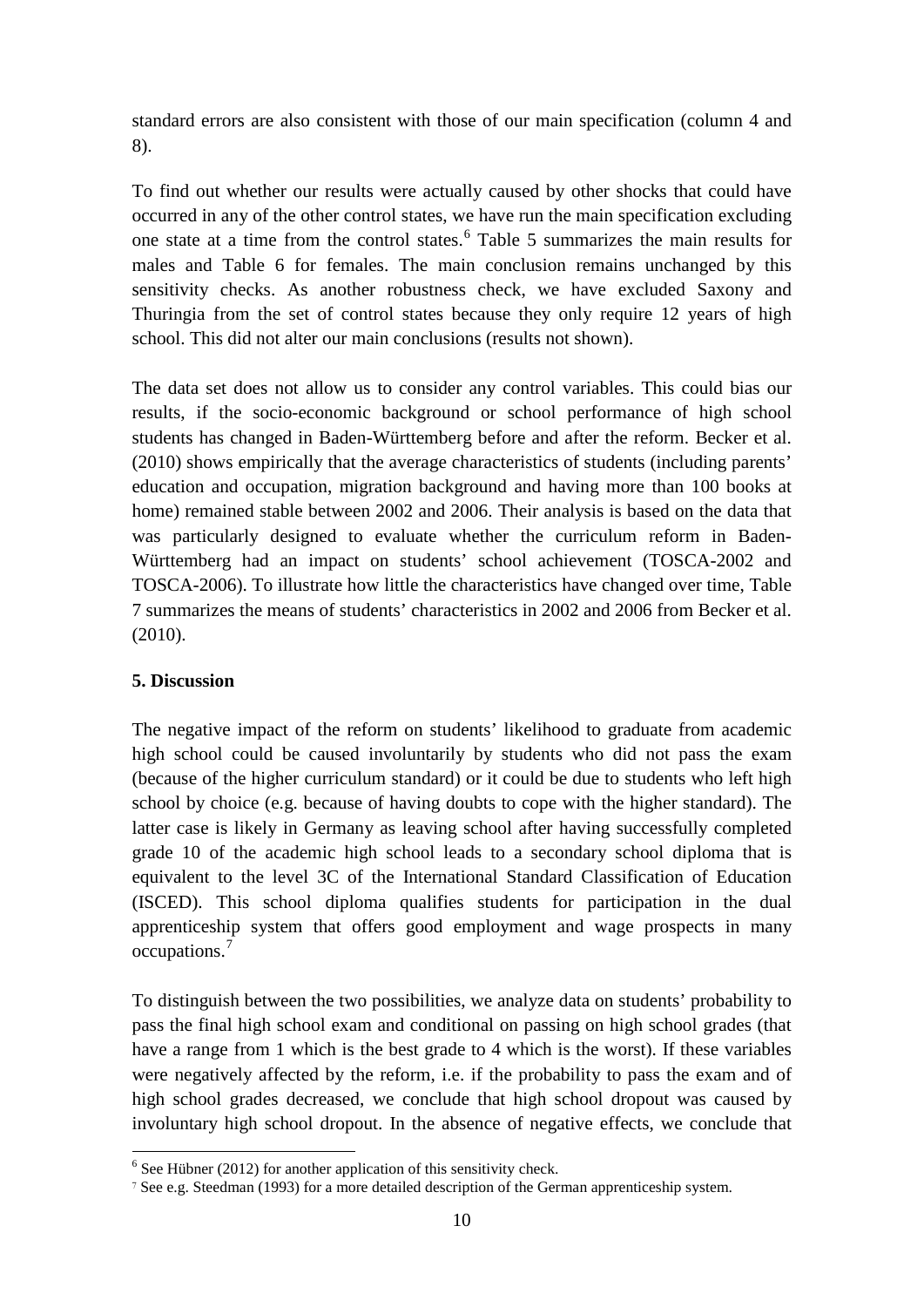the reform changed students' high school choices. The analysis is based on administrative data on high school exams that is collected and provided by the KMK for the time period 2002 to 2005 for most of the German states (Sekretariat der Ständigen Konferenz der Kultusminister der Länder in der Bundesrepublik Deutschland 2004 to 2007). The data only covers information from academic high schools (and not from vocational high schools) $^{8}$  $^{8}$  $^{8}$  and they are not separately provided by gender. As the data was not collected before 2002, we can neither provide evidence on the common trend assumption, nor can we incorporate time trends in the regression. Due to these reasons, we interpret our results as indicative evidence rather than as robust causal effects.

The estimated regression model is closely linked to equation (2) which is the empirical specification with no time trends incorporated:

$$
Y_{\text{ist}} = \alpha_{s} + \gamma_{t} + \beta_{03} D_{1 \text{ st}} + \beta_{04} D_{2 \text{ st}} + \beta_{05} D_{3 \text{ st}} + u_{\text{ist}}.
$$
\n(3)

*Y* indicates the outcome variables (i) for passing the high school exam and (ii) for the high school grades (restricted to individuals having successfully passed the exam) for individual *i* in state *s* in year *t* of high school graduation.  $D_1$  ( $D_2$ ,  $D_3$ ) represents a dummy variable that is 1 in the year 2003 (2004, 2005) in Baden-Württemberg, and 0 otherwise. As before,  $\alpha$  are state and  $\gamma$  year fixed effects.  $u_{ist}$  is an idiosyncratic error term. In the main specification, inference is based on clustering at the state-year level. For reasons of robustness, state clusters and five region clusters are applied as well. Clustering at the state and pre/post level is equivalent to using state year clusters as the pre-period only consists of one year (2005).

Panel A of Table 8 illustrates the results for the students' probability to pass the high school exam. In all specifications (column 1 to 3), there are statistically significantly positive effects in 2004 and 2005. A positive effect reinforces the hypothesis that the reform has induced students to leave high schools by choice. If the weakest students with the lowest probability to pass have decided to leave the high school, the remaining students are a positively selected group that could have a higher probability of passing. This could be the reason why there are even positive effects in the two post-reform years. In one specification, there is a statistically significant effect in 2003 which is not a robust finding as the results for 2004 and 2005 are. Panel B of Table 8 displays the results when analyzing the average grade of high school graduates indicating no effects in any specification and year (with one minor exception).

To further interpret this result, it seems appropriate to combine these findings with the evidence provided in Görlitz and Gravert (2014) who analyze empirically the question whether the reform has affected individuals' likelihood to enroll at university. The empirical results indicate that the enrollment probability did not decrease; in fact, it

<sup>&</sup>lt;sup>8</sup> Since 2006, the high school grades refer to grades in academic and vocational high schools. Therefore, the information is no longer comparable with the previous years and cannot be analyzed within a difference-in-differences framework.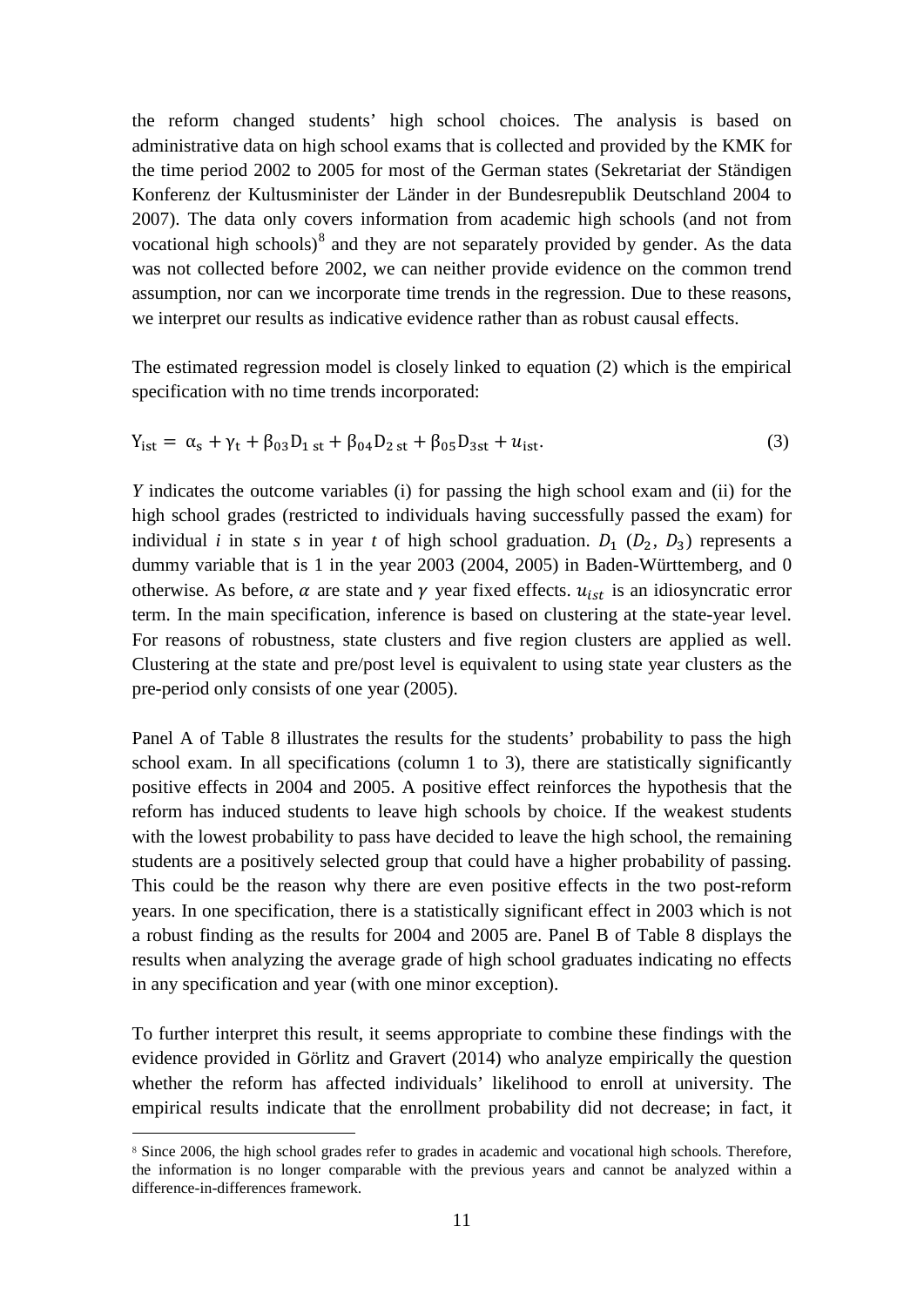even increased for males and females. Therefore, we conclude that it is those students who chose to drop out of school by choice that would not need a high school degree anyway for their further education (for instance, within the apprenticeship training system).

# **6. Conclusion**

This paper analyzes the effects of a curriculum reform on the students' probability to graduate from high school. The reform increased the level of difficulty for obtaining an academic high school degree, for instance, by reducing the freedom of choice in course selection which increased the mandatory instruction hours in German, a foreign language, math and natural sciences for the average student. Since the reform was only implemented in one state, we apply a difference-in-differences approach to identify the reform effects. The analysis is based on administrative data covering the universe of high school graduates that was combined with information on the age-specific cohort.

The results show that the curriculum reform reduced students' probability to graduate from academic high schools. Even though many of the results are similar between males and females, it should be mentioned that the negative impact on academic high school vanishes in 2006 for males, while it remains significantly negative for the whole postreform period for females. Further evidence suggests that the negative effect on academic high school is caused by students' choices to leave school rather than by not passing the final exam. The gender difference in the results could be explained by the suggestion that girls try more strongly to avoid the mandatory course load in math and sciences after the reform (even in the longer run) by choosing not to go (any longer) to high school. This would be in line with the well-documented fact that girls more often report about mathematics anxiety. Their beliefs about their mathematical competences are also lower than that of boys even after controlling for achievement scores in math (Else-Quest et al. 2010, Pope and Sydnor 2010, Goetz et al. 2013).

For males and females alike, the most pronounced negative effect can be found in the year 2004 right after the reform was implemented. The results indicate that some students from the graduation cohort 2004 used the possibility to switch from academic to vocational high school to avoid the reform. From this result, we derive the policy recommendation that policy makers should leave as little options as possible for students to avoid reforms. In addition, researchers who intend to evaluate education reforms should adjust their estimation strategy to control for the likely occurrence of selective school changes.

# **References**

Altonji, J. G. (1995), The Effects of High School Curriculum on Education and Labor Market Outcomes. *The Journal of Human Resources*, 30 (3), 409-438.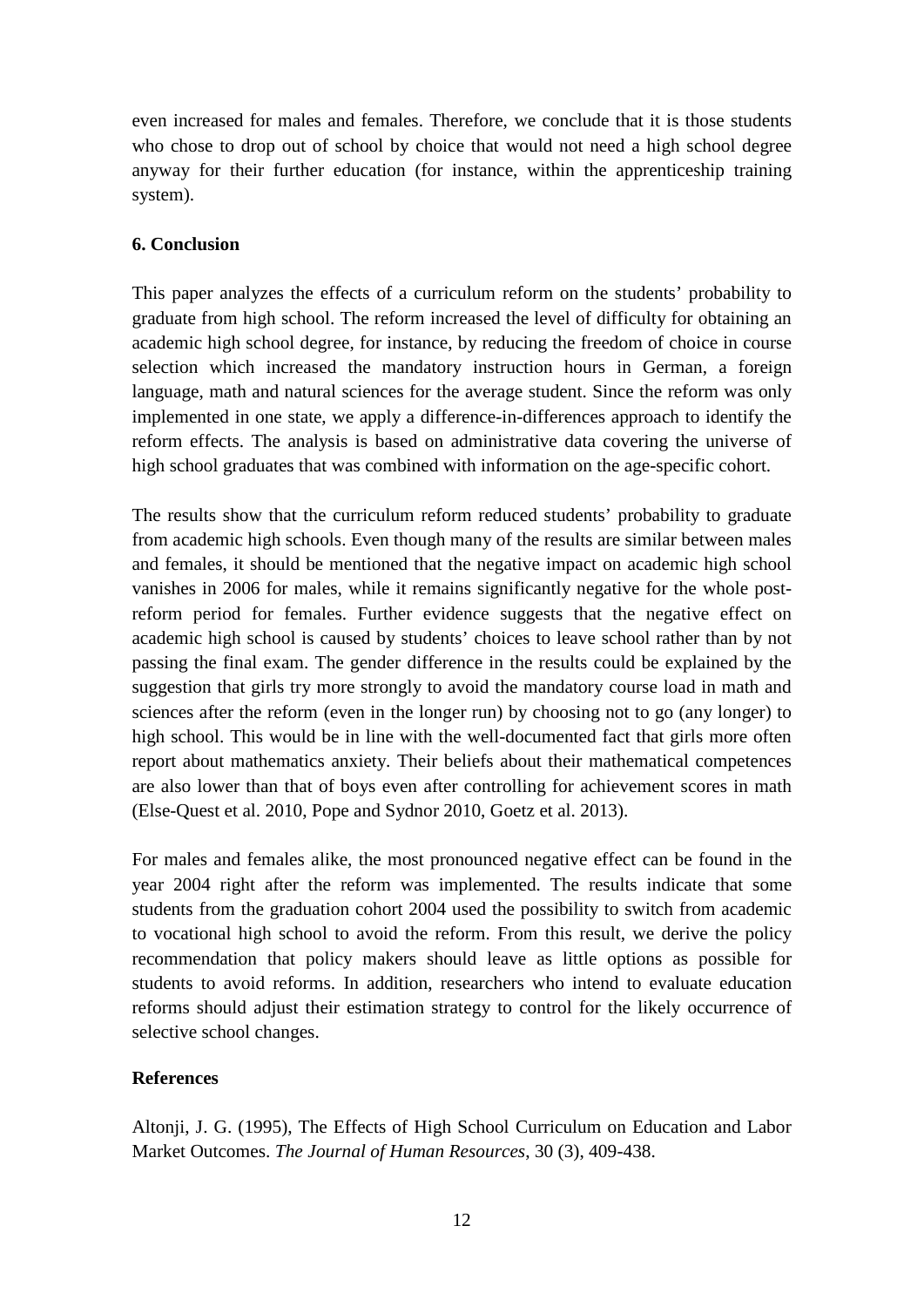Aughinbaugh, A. (2012), The effects of high school math curriculum on university attendance: Evidence from the NLSY97. *Economics of Education Review*, 31, 861-870.

Becker, M., K. Maaz and M. Neumann (2010), Schulbiografien, familiärer Hintergrund und kognitive Eingangsvoraussetzungen im Kohortenvergleich. 127-146. In: Trautwein, U., M. Neumann, G. Nagy, O. Lüdtke and K. Maaz (eds.), *Schulleistungen von Abiturienten*. *Die neu geordnete gymnasiale Oberstufe auf dem Prüfstand*. VS Verlag, Wiesbaden.

Bertrand, M., E. Duflo, and S. Mullainathan (2004), How Much Should We Trust Differences-in-Differences Estimates? *The Quarterly Journal of Economics*, 119 (1), 249–275.

Bester, C. A., T. G. Conley and C. B. Hansen (2011), Inference with dependent data using cluster covariance estimators. *Journal of Econometrics*, 165 (2), 137-151.

Dolton, P. J. and A. Vignoles (2002), Is a broader curriculum better? *Economics of Education Review*, 21, 415–429.

Donald, S. G. and K. Lang (2007), Inference with Difference-in-Differences and Other Panel Data. *The Review of Economics and Statistics*, 89 (2), 221-233.

Else-Quest, N. M., J. S. Hyde and M. C. Linn (2010), Cross-national patterns of gender differences in mathematics: A meta-analysis. *Psychological Bulletin*, 136 (1), 103-127.

Ganzeboom, H. B. G., P. M. DeGraaf, D. J. Treiman and J. DeLeeuw (1992), A standard international socioeconomic index of occupational status. *Social Science Research*, 2, 1-56.

Goetz, T., M. Bieg, O. Lüdtke, R. Pekrun and N. C. Hall (2013), Do Girls Really Experience More Anxiety in Mathematics? *Psychological Science*, 24 (10), 2079-2087.

Görlitz, K. and C. Gravert (2014), The effects of a high school curriculum reform on university enrollment and the choice of college major. Mimeo.

Goodman, J. (2012), The labor of division: Returns to compulsory math coursework. HKS Faculty Research Working Paper RWP12-32.

Hanushek, E. A. and L. Woessmann (2011), The Economics of International Differences in Educational Achievement, 89-200. In: Hanushek, E. A., S. Machin and L. Woessmann (eds.), *Handbook of the Economics of Education*, VOL 3, North Holland, Amsterdam.

Harvill, E. L. (2011), High School Math Curriculum, Student's Course Selection and Education Outcomes. Publicly accessible Penn Dissertations, Paper 363.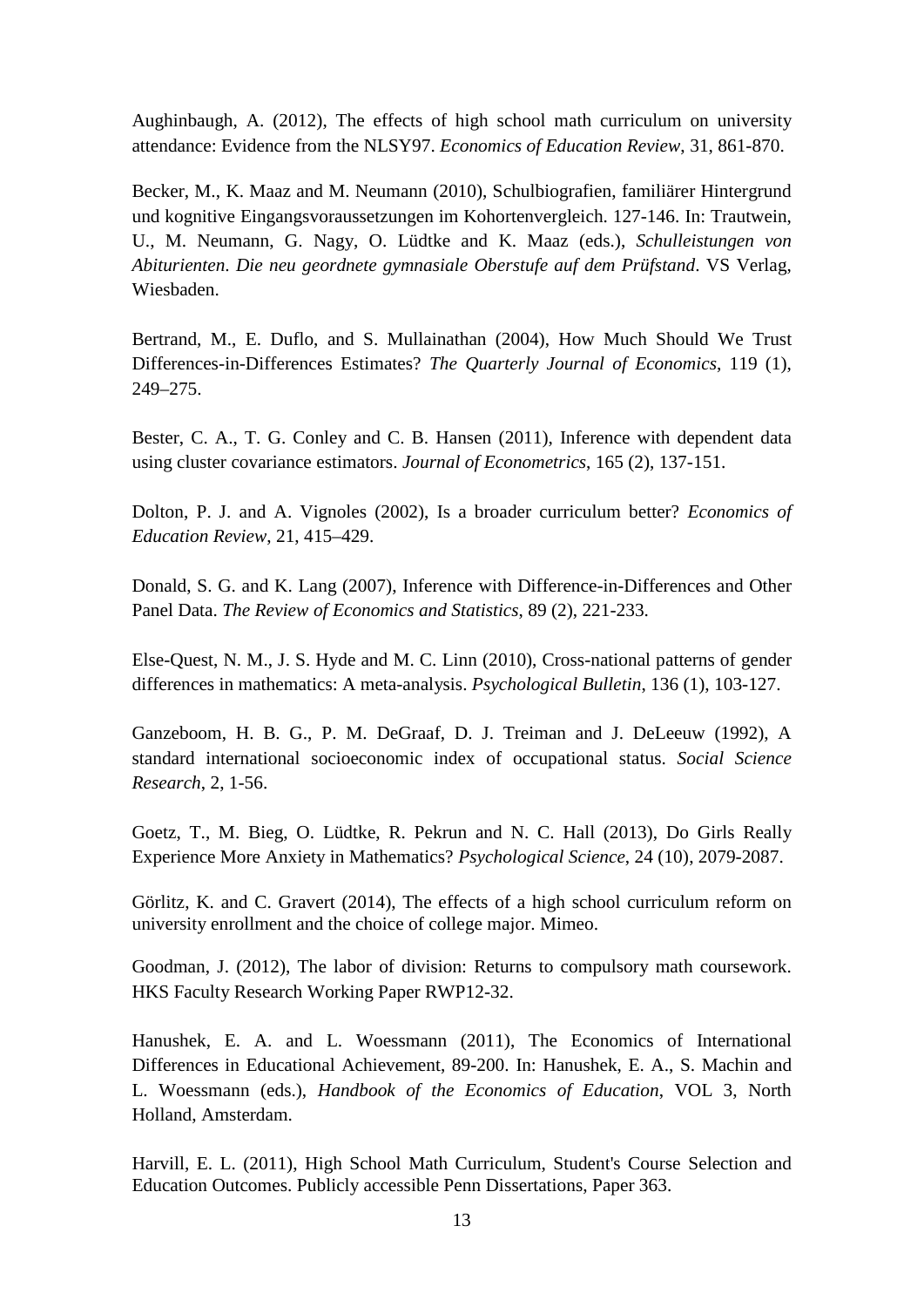Hübner, M. (2012), Do tuition fees affect enrollment behavior? Evidence from a 'natural experiment' in Germany. *Economics of Education Review*, 31 (6), 949-960.

Joensen, J. S. and H. S. Nielsen (2009), Is there a Causal Effect of High School Math on Labor Market Outcomes? *The Journal of Human Resources*, 44, 171-198.

Jonkmann, K., U. Trautwein, G. Nagy and O. Köller (2010), Fremdsprachenkenntnisse in Englisch vor und nach der Neuordnung der gymnasialen Oberstufe in Baden-Württemberg. 181-214. In: Trautwein, U., M. Neumann, G. Nagy, O. Lüdtke and K. Maaz (eds.), *Schulleistungen von Abiturienten*. *Die neu geordnete gymnasiale Oberstufe auf dem Prüfstand*. VS Verlag, Wiesbaden.

Lee, J.-W. and R. J. Barro (2001), School Quality in a Cross-Section of Countries. *Economica*, 68, 465-488.

Levine, P. B. and D. J. Zimmerman (1995), The Benefit of Additional High School Math and Science Classes for Young Men and Women. *Journal of Business and Economic Statistics*, 13 (2), 137-149.

Marcotte, D. E. (2007), Schooling and Test Scores: A Mother-Natural Experiment. *Economics of Education Review*, 26 (5), 629-640.

Moulton, B. R. (1990), An Illustration of a Pitfall in Estimating the Effects of Aggregate Variables on Micro Units. *The Review of Economics and Statistics*, 72 (2), 334-338.

Nagy, G., M. Neumann, U. Trautwein and O. Lüdtke (2010), Voruniversitäre Mathematikleistungen vor und nach der Neuordnung der gymnasialen Oberstufe in Baden-Württemberg. 147-180. In: Trautwein, U., M. Neumann, G. Nagy, O. Lüdtke and K. Maaz (eds.), *Schulleistungen von Abiturienten*. *Die neu geordnete gymnasiale Oberstufe auf dem Prüfstand*. VS Verlag, Wiesbaden.

Neumann, M. (2010), Innovation oder Restauration- Die (Rück-?)Reform der gymnasialen Oberstufe in Baden-Württemberg. 37-90. In: Trautwein, U., M. Neumann, G. Nagy, O. Lüdtke and K. Maaz (eds.), *Schulleistungen von Abiturienten*. *Die neu geordnete gymnasiale Oberstufe auf dem Prüfstand*. VS Verlag, Wiesbaden.

Neumann, M. and G. Nagy (2010), Mathematische und naturwissenschaftliche Grundbildung vor und nach der Neuordnung der gymnasialen Oberstufe in Baden-Württemberg. 215-242. In: Trautwein, U., M. Neumann, G. Nagy, O. Lüdtke and K. Maaz (eds.), *Schulleistungen von Abiturienten*. *Die neu geordnete gymnasiale Oberstufe auf dem Prüfstand*. VS Verlag, Wiesbaden.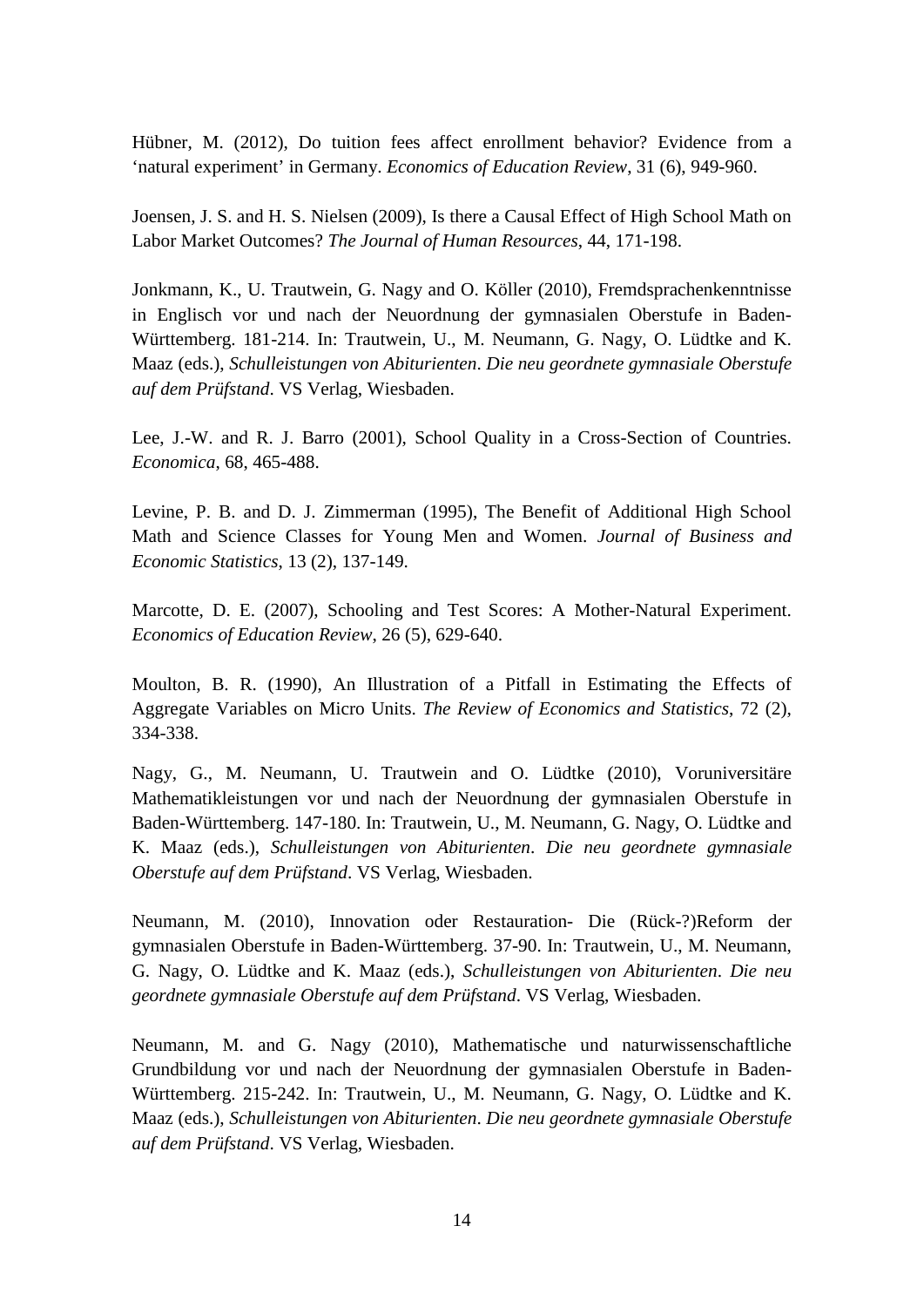Pope, D. G. and J. R. Sydnor (2010), Geographic Variation in the Gender Differences in Test Scores. *Journal of Economic Perspectives*, 24 (2): 95-108.

Rose, H. and J. R. Betts (2004), The Effect of High School Courses on Earnings. *The Review of Economics and Statistics,* 86 (2), 497-513.

Sekretariat der Ständigen Konferenz der Kultusminister der Länder in der Bundesrepublik Deutschland (2004). Abiturnoten im Ländervergleich 2002.

Sekretariat der Ständigen Konferenz der Kultusminister der Länder in der Bundesrepublik Deutschland (2005). Abiturnoten im Ländervergleich 2003.

Sekretariat der Ständigen Konferenz der Kultusminister der Länder in der Bundesrepublik Deutschland (2006). Abiturnoten im Ländervergleich 2004.

Sekretariat der Ständigen Konferenz der Kultusminister der Länder in der Bundesrepublik Deutschland (2007). Abiturnoten im Ländervergleich 2005.

Statistisches Bundesamt (2005), Nichtmonetäre hochschulstatistische Kennzahlen, 1980-2003, Fachserie 11 Reihe 4.3.1, Wiesbaden.

Statistisches Bundesamt (2008), Nichtmonetäre hochschulstatistische Kennzahlen, 1980-2007, Fachserie 11 Reihe 4.3.1, Wiesbaden.

Steedman, H. (1993), The Economics of Youth Training in Germany. *The Economic Journal*, 103 (420), 1279-1291.

Woessman, L. (2003), Schooling Resources, Educational Institutions and Student Performance: the International Evidence. *Oxford Bulletin of Economics and Statistics*, 65 (2), 1468-1484.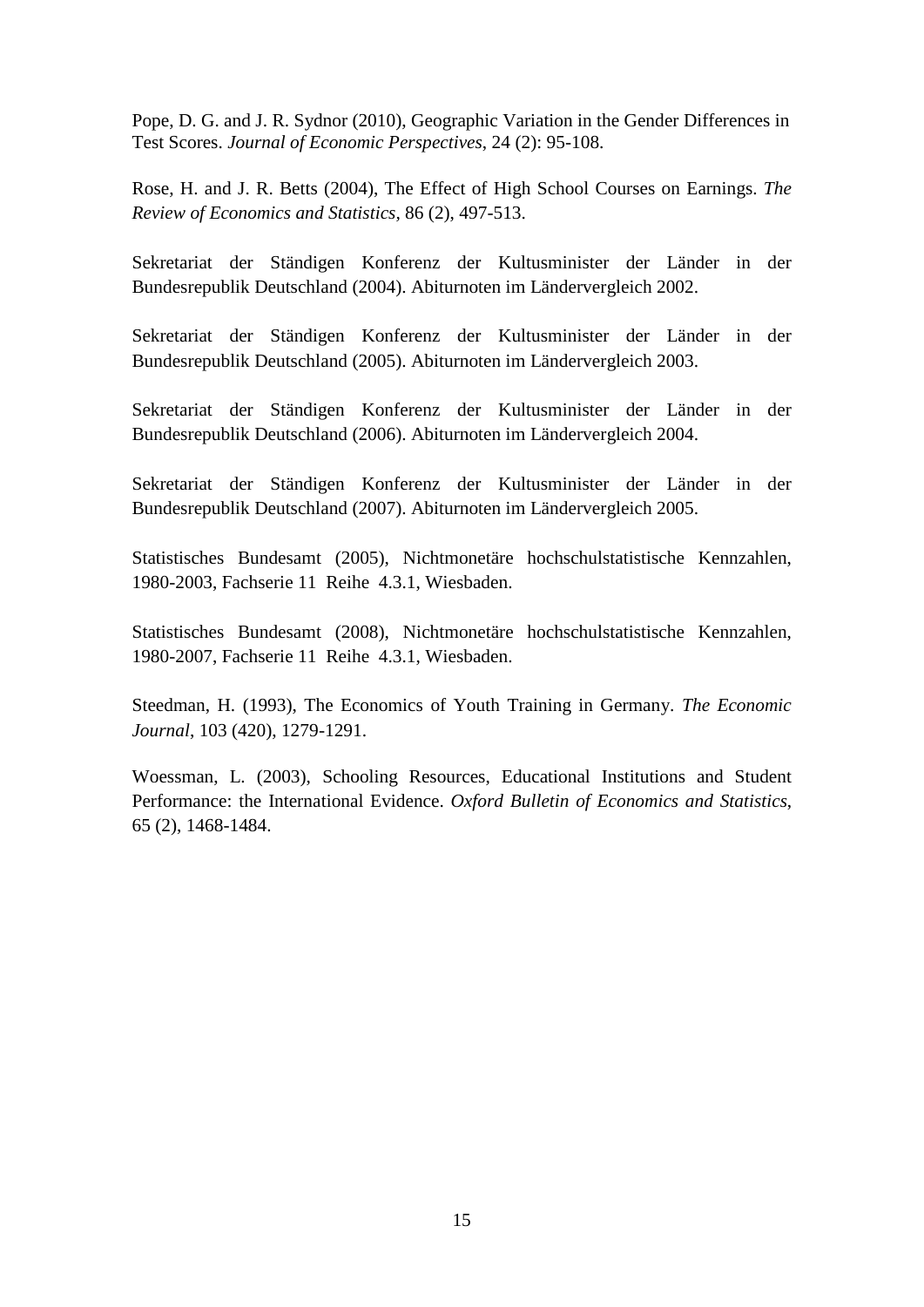Figure 1. Trends in the share of graduates from academic high school related to the agespecific cohort between Baden-Württemberg and the control states by gender, in percent



Panel A: Males

Panel B: Females



**Source**: Register of high school graduates combined with data on the age-specific cohort.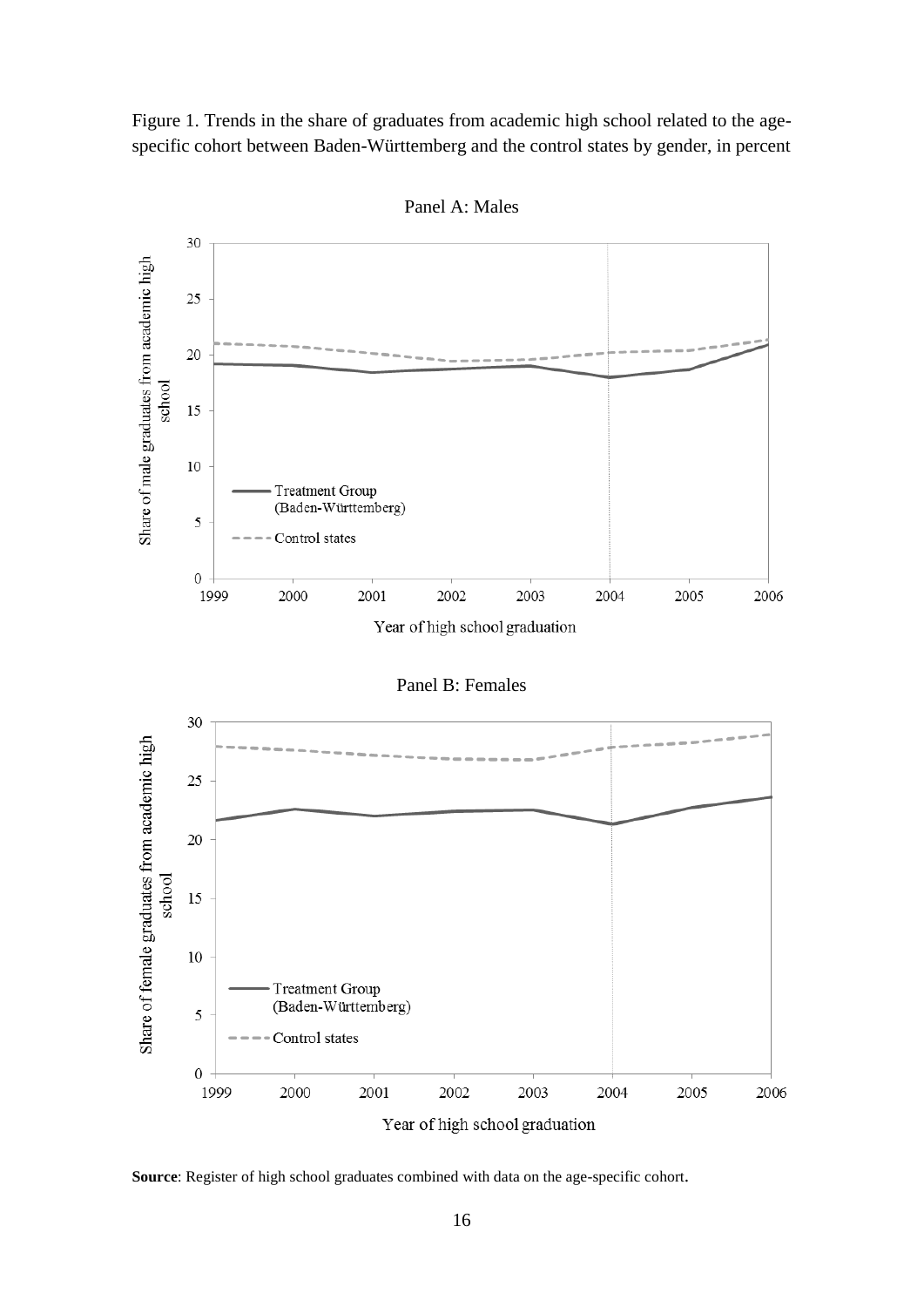Figure 2. Trends in the share of graduates from vocational high school related to the age-specific cohort between Baden-Württemberg and the control states by gender, in percent



Panel A: Males

Panel B: Females



**Source**: Register of high school graduates combined with data on the age-specific cohort.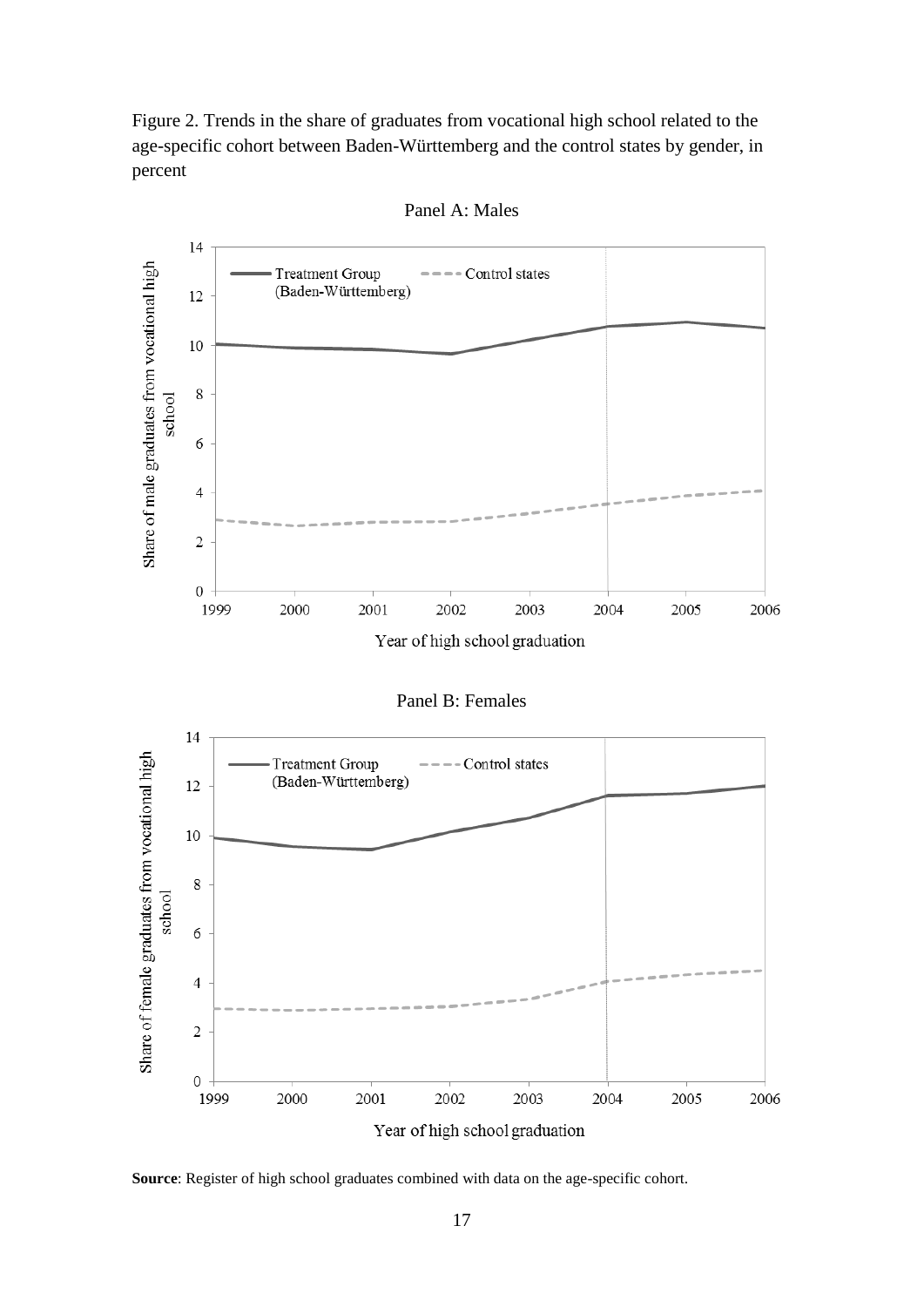| Before the reform                                                                                                           | After the reform                                                                          |
|-----------------------------------------------------------------------------------------------------------------------------|-------------------------------------------------------------------------------------------|
| Minimum instruction of 26 hours a week                                                                                      | Minimum instruction of 30 hours a week                                                    |
| 2 advanced courses for 5 hours each week                                                                                    | 5 advanced courses for 4 hours each week                                                  |
| German, a foreign language and mathe-<br>matics on a basic level for 3 hours/ week<br>(if not chosen as an advanced course) | German, a foreign language and mathe-<br>matics on an advanced level for 4 hours/<br>week |
| Only one natural science mandatory                                                                                          | Two natural sciences mandatory                                                            |
| Only one natural science on an advanced<br>level possible                                                                   | Two natural sciences on an advanced level<br>possible                                     |
| Three written final exams and one oral<br>exam                                                                              | Four written final exams and two oral<br>exams                                            |

# Table 1. Major changes in the curriculum of Baden-Württemberg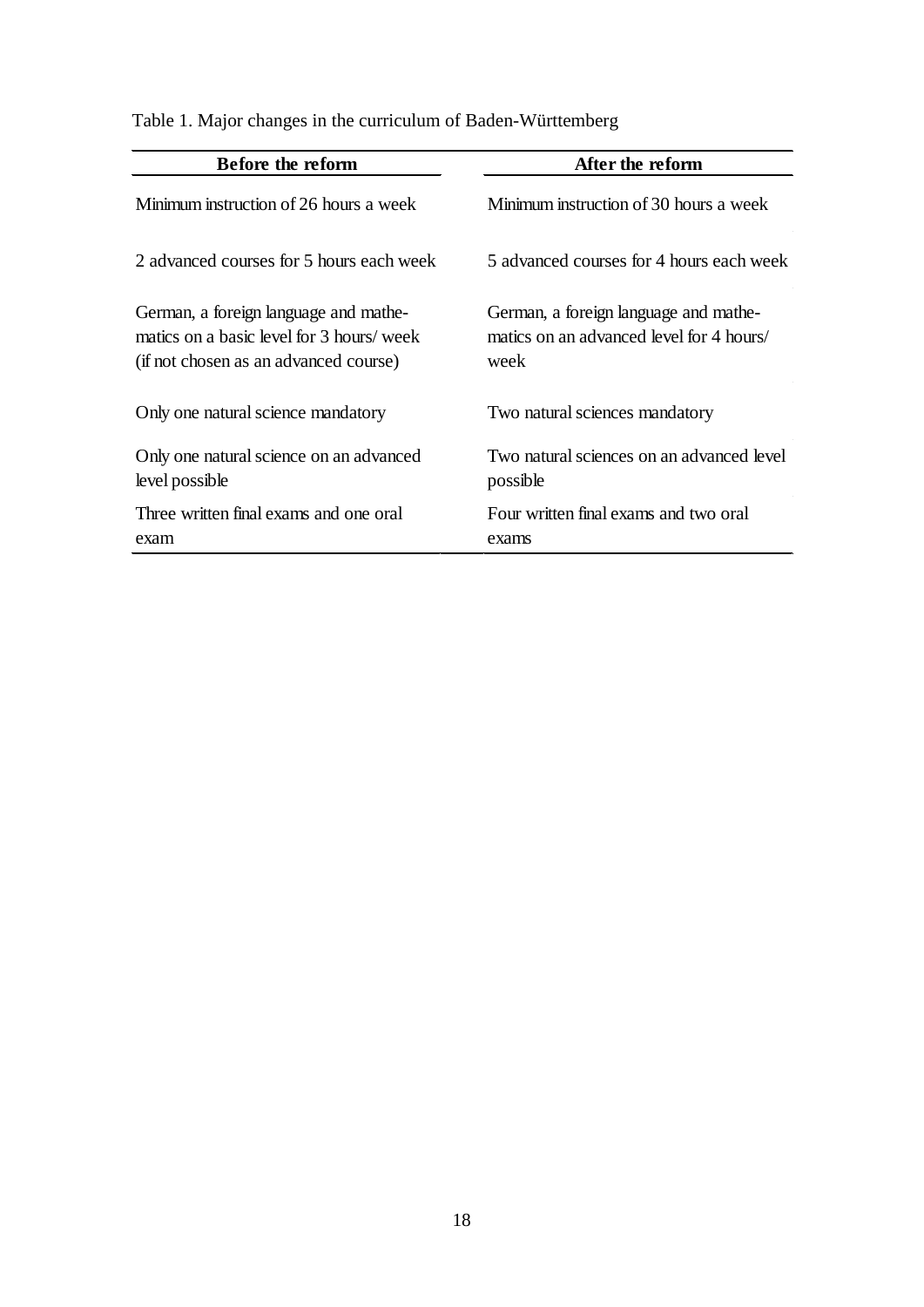# Table 2. Descriptive statistics

|                                                                            | <b>Observations</b> | Mean |
|----------------------------------------------------------------------------|---------------------|------|
| <b>Males</b>                                                               |                     |      |
| Probability of graduating from academic high school                        | 3,322,472           | 0.20 |
| Probability of graduating from academic high school in Baden-Württemberg   | 483,864             | 0.19 |
| Probabiltiy of graduating from academic high school in control states      | 2,838,608           | 0.20 |
| Probability of graduating from vocational high school                      | 3,322,472           | 0.04 |
| Probabiltiy of graduating from vocational high school in Baden-Württemberg | 483,864             | 0.10 |
| Probabiltiy of graduating from vocational high school in control states    | 2,838,608           | 0.03 |
| <b>Females</b>                                                             |                     |      |
| Probability of graduating from academic high school                        | 3,185,002           | 0.27 |
| Probabiltiy of graduating from academic high school in Baden-Württemberg   | 472,326             | 0.22 |
| Probability of graduating from academic high school in control states      | 2,712,676           | 0.28 |
| Probabiltiy of graduating from vocational high school                      | 3,185,002           | 0.05 |
| Probabiltiy of graduating from vocational high school in Baden-Württemberg | 472,326             | 0.11 |
| Probabiltiy of graduating from vocational high school in control states    | 2,712,676           | 0.04 |

**Source**: Register of high school graduates combined with data on the age-specific cohort.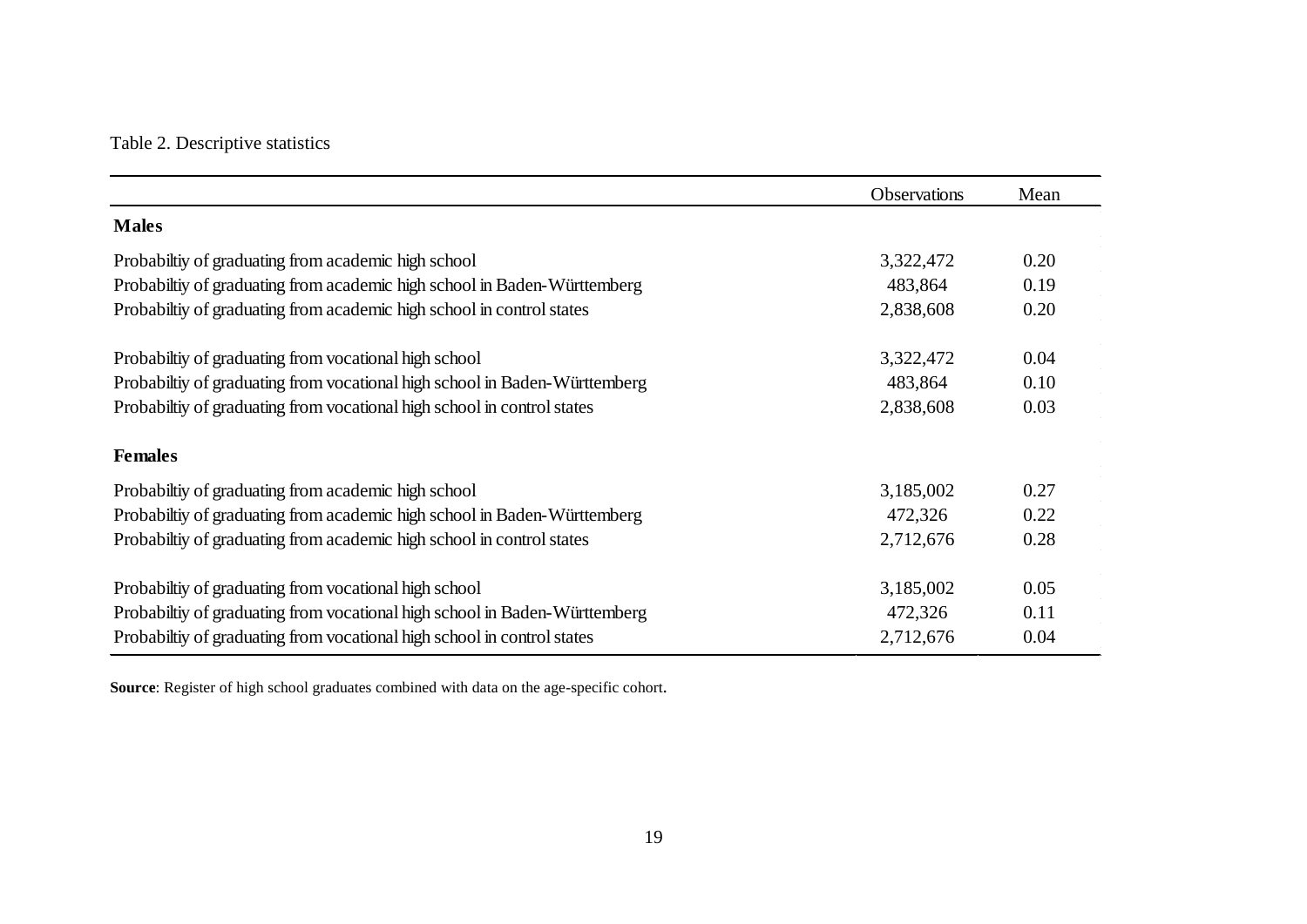|                              | <b>Males</b>                                                                   |               | <b>Females</b>                                                                   |                |
|------------------------------|--------------------------------------------------------------------------------|---------------|----------------------------------------------------------------------------------|----------------|
|                              | Main specifica-                                                                | Specification | Main specifica-                                                                  | Specification  |
|                              | tion (with trend)                                                              | without trend | tion (with trend)                                                                | without trend  |
|                              | (1)                                                                            | (2)           | (3)                                                                              | (4)            |
|                              | Panel A- Dependent variable: Probability to graduate from academic high school |               |                                                                                  |                |
| $\beta_{03}$ (effect in '03) | 0.0008                                                                         | 0.0016        | $-0.0036$                                                                        | 0.0015         |
|                              | (0.0043)                                                                       | (0.0028)      | (0.0037)                                                                         | (0.0027)       |
| $\beta_{04}$ (effect in '04) | $-0.0195$ ***                                                                  | $-0.0153$ *** | $-0.0310$ ***                                                                    | $-0.0208$ ***  |
|                              | (0.0053)                                                                       | (0.0026)      | (0.0049)                                                                         | (0.0027)       |
| $\beta_{05}$ (effect in '05) | $-0.0177$ ***                                                                  | $-0.0100$ *** | $-0.0263$ ***                                                                    | $-0.0112**$    |
|                              | (0.0067)                                                                       | (0.0029)      | (0.0066)                                                                         | (0.0034)       |
| $\beta_{06}$ (effect in '06) | $-0.0084$                                                                      | 0.0026        | $-0.0296$ ***                                                                    | $-0.0094$ **   |
|                              | (0.0078)                                                                       | (0.0027)      | (0.0080)                                                                         | (0.0035)       |
| Time trend                   | $0.0034$ ***                                                                   | No            | $0.0050$ ***                                                                     | No             |
|                              | (0.0013)                                                                       |               | (0.0015)                                                                         |                |
| State fixed effects          | Yes                                                                            | Yes           | Yes                                                                              | Yes            |
| Year fixed effects           | Yes                                                                            | Yes           | Yes                                                                              | Yes            |
|                              |                                                                                |               | Panel B- Dependent variable: Probability to graduate from vocational high school |                |
| $\beta_{03}$ (effect in '03) | $0.0030$ ***                                                                   | $0.0024$ ***  | 0.0048                                                                           | $0.0022$ ***   |
|                              | (0.0011)                                                                       | (0.0007)      | (0.0031)                                                                         | (0.0006)       |
| $\beta_{04}$ (effect in '04) | $0.0055$ ***                                                                   | $0.0037$ ***  | 0.0066                                                                           | $0.0042$ ***   |
|                              | (0.0016)                                                                       | (0.0010)      | (0.0042)                                                                         | (0.0011)       |
| $\beta_{05}$ (effect in '05) | $0.0055$ ***                                                                   | $0.0025$ **   | 0.0047                                                                           | $0.0026$ **    |
|                              | (0.0019)                                                                       | (0.0010)      | (0.0052)                                                                         | (0.0010)       |
| $\beta_{06}$ (effect in '06) | 0.0020                                                                         | $-0.0022$     | 0.0056                                                                           | $0.0038$ ***   |
|                              | (0.0023)                                                                       | (0.0011)      | (0.0062)                                                                         | (0.0011)       |
| Time trend                   | $-0.0012$ ***                                                                  | No            | 0.0002                                                                           | N <sub>o</sub> |
|                              | (0.0004)                                                                       |               | (0.0010)                                                                         |                |
| State fixed effects          | Yes                                                                            | Yes           | Yes                                                                              | Yes            |
| Year fixed effects           | Yes                                                                            | Yes           | Yes                                                                              | Yes            |
| Observations                 | 3,322,472                                                                      | 3,322,472     | 3,185,002                                                                        | 3,185,002      |

Table 3. The effects of the curriculum reform on high school attendance

**Source**: Register of high school graduates combined with data on the age-specific cohort.

**Notes**: The dependent variable in Panel A is a binary variable that indicates graduating from academic high school (1) or not (0). The dependent variable in Panel B is a binary variable that indicates graduating from vocational high school (1) or not (0). Column 1 and 3 represent the specifications as reported in equation (1) and column 2 and 4 those from equation (2). The estimations were run by Ordinary Least Squares. The standard errors are shown in parentheses. For all specifications, standard errors are clustered at the year-state level (104 clusters).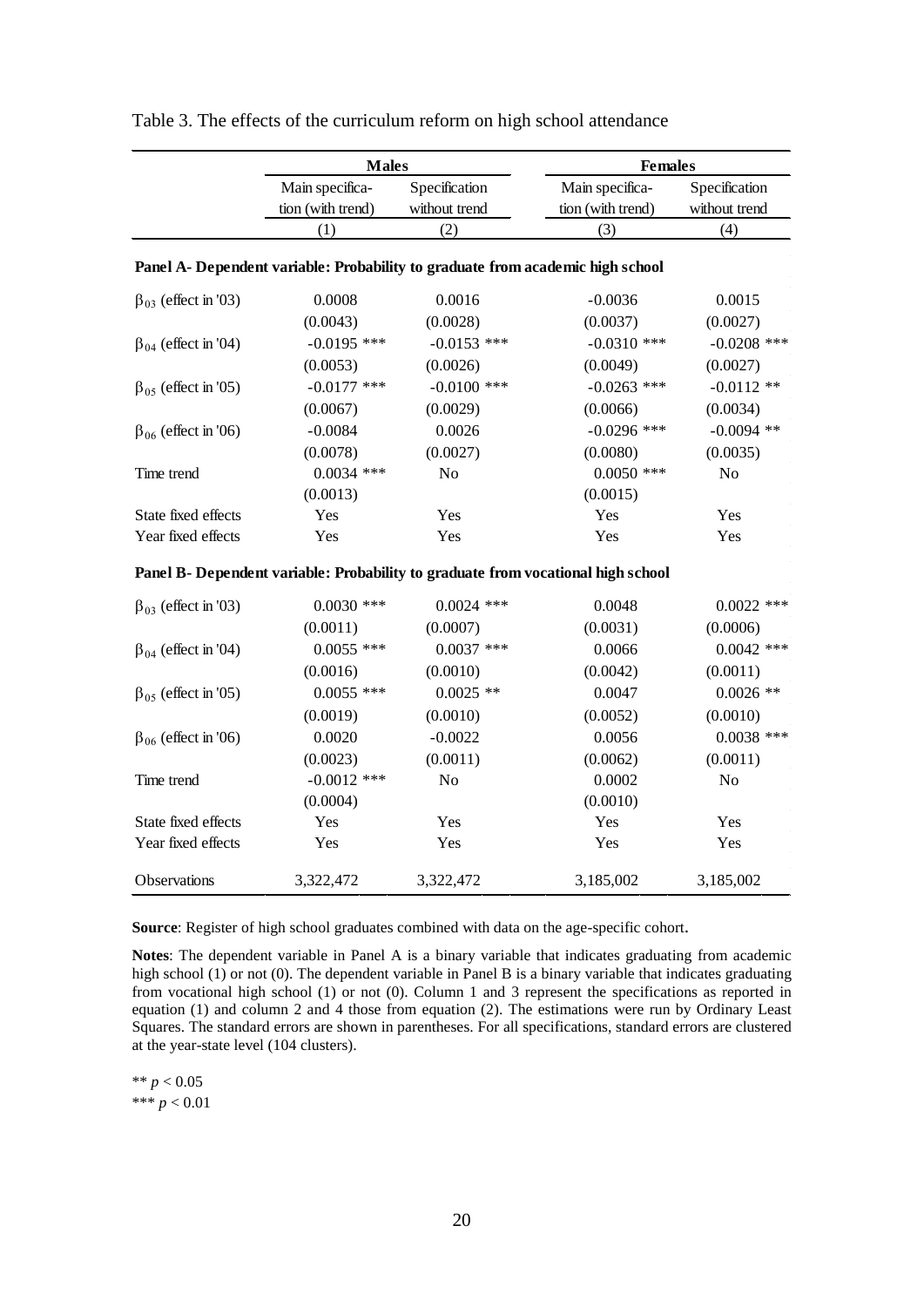## Table 4. Alternative calculation of standard errors

|                                                                                  |                       | <b>Males</b>            |                           |                                 |                       | <b>Females</b>          |                           |                                 |
|----------------------------------------------------------------------------------|-----------------------|-------------------------|---------------------------|---------------------------------|-----------------------|-------------------------|---------------------------|---------------------------------|
|                                                                                  | Main<br>Specification | <b>State</b><br>cluster | State-pre/post<br>cluster | Five region<br>cluster $(4 df)$ | Main<br>Specification | <b>State</b><br>cluster | State-pre/post<br>cluster | Five region<br>cluster $(4 df)$ |
|                                                                                  | (1)                   | (2)                     | (3)                       | (4)                             | (5)                   | (6)                     | (7)                       | (8)                             |
| Panel A- Dependent variable: Probability to graduate from academic high school   |                       |                         |                           |                                 |                       |                         |                           |                                 |
| $\beta_{03}$ (effect in '03)                                                     | 0.0008                | 0.0008                  | 0.0008                    | 0.0008                          | $-0.0036$             | $-0.0036$               | $-0.0036$                 | $-0.0036$                       |
|                                                                                  | (0.0043)              | (0.0020)                | (0.0029)                  | (0.0022)                        | (0.0037)              | (0.0028)                | (0.0029)                  | (0.0023)                        |
| $\beta_{04}$ (effect in '04)                                                     | $-0.0195$ ***         | $-0.0195$ ***           | $-0.0195$ ***             | $-0.0195$ ***                   | $-0.0310$ ***         | $-0.0310$ ***           | $-0.0310$ ***             | $-0.0310$ ***                   |
|                                                                                  | (0.0053)              | (0.0037)                | (0.0039)                  | (0.0038)                        | (0.0049)              | (0.0033)                | (0.0040)                  | (0.0032)                        |
| $\beta_{05}$ (effect in '05)                                                     | $-0.0177$ ***         | $-0.0177$ ***           | $-0.0177$ ***             | $-0.0177**$                     | $-0.0263$ ***         | $-0.0263$ ***           | $-0.0263$ ***             | $-0.0263$ ***                   |
|                                                                                  | (0.0067)              | (0.0047)                | (0.0052)                  | (0.0044)                        | (0.006)               | (0.0050)                | (0.0056)                  | (0.0045)                        |
| $\beta_{06}$ (effect in '06)                                                     | $-0.0084$             | $-0.0084$               | $-0.0084$                 | $-0.0084$                       | $-0.0296$ ***         | $-0.0296$ ***           | $-0.0296$ ***             | $-0.0296$ ***                   |
|                                                                                  | (0.0078)              | (0.0068)                | (0.0062)                  | (0.0070)                        | (0.0080)              | (0.0056)                | (0.0068)                  | (0.0044)                        |
| Panel B- Dependent variable: Probability to graduate from vocational high school |                       |                         |                           |                                 |                       |                         |                           |                                 |
| $\beta_{03}$ (effect in '03)                                                     | $0.0030$ ***          | $0.0030$ ***            | $0.0030$ ***              | $0.0030$ ***                    | $0.0022$ ***          | $0.0022$ ***            | $0.0022$ ***              | $0.0022$ **                     |
|                                                                                  | (0.0011)              | (0.0007)                | (0.0008)                  | (0.0006)                        | (0.0006)              | (0.0007)                | (0.0006)                  | (0.0006)                        |
| $\beta_{04}$ (effect in '04)                                                     | $0.0055$ ***          | $0.0055$ ***            | $0.0055$ ***              | $0.0055$ ***                    | $0.0042$ ***          | $0.0042$ ***            | $0.0042$ ***              | $0.0042$ **                     |
|                                                                                  | (0.0016)              | (0.0013)                | (0.0011)                  | (0.0008)                        | (0.0011)              | (0.0014)                | (0.0011)                  | (0.0011)                        |
| $\beta_{05}$ (effect in '05)                                                     | $0.0055$ ***          | $0.0055$ ***            | $0.0055$ ***              | $0.0055$ **                     | $0.0026$ **           | 0.0026                  | $0.0026$ **               | $0.0026$ **                     |
|                                                                                  | (0.0019)              | (0.0015)                | (0.0012)                  | (0.0014)                        | (0.0010)              | (0.0012)                | (0.0010)                  | (0.0006)                        |
| $\beta_{06}$ (effect in '06)                                                     | 0.0020                | 0.0020                  | 0.0020                    | 0.0020                          | $0.0038$ ***          | $0.0038**$              | $0.0038$ ***              | 0.0038                          |
|                                                                                  | (0.0023)              | (0.0017)                | (0.0014)                  | (0.0023)                        | (0.0011)              | (0.0014)                | (0.0011)                  | (0.0014)                        |

**Source**: Register of high school graduates combined with data on the age-specific cohort.

**Notes**: Results are shown from equation (1) for Panel A and B for males and for Panel A for females. For females, the results for Panel B are based on equation (2). For further notes on the estimation, see the notes in Table 3. Column 2 to 4 and 6 to 8 contain three alternative methods for statistical inference for males and females, respectively. These are clustering at the state level, clustering at the state and pre/post level and clustering at the five region level.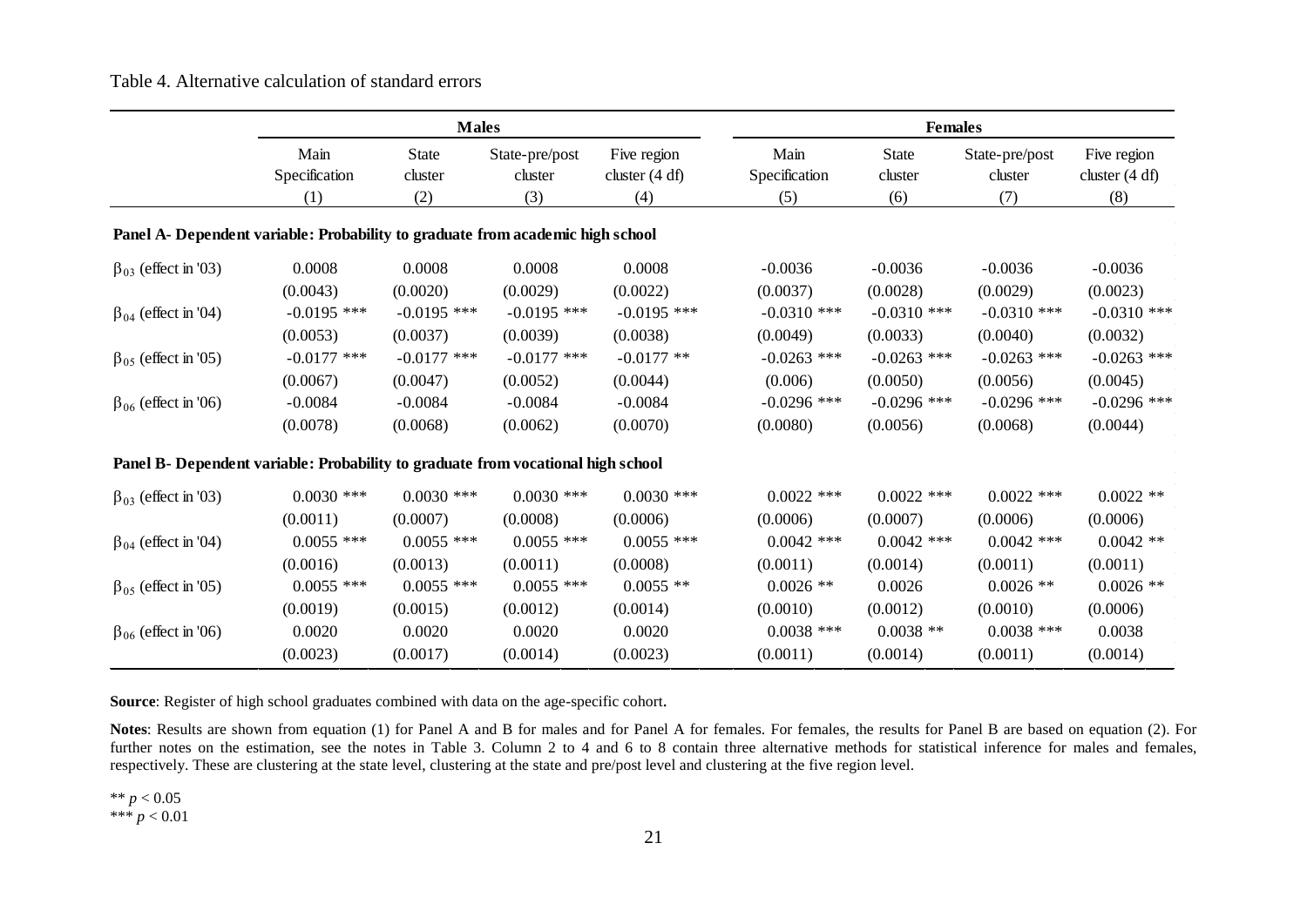|                                                                                  | <b>Excluded state</b> |               |                  |               |               |               |                            |                        |               |               |                        |               |
|----------------------------------------------------------------------------------|-----------------------|---------------|------------------|---------------|---------------|---------------|----------------------------|------------------------|---------------|---------------|------------------------|---------------|
|                                                                                  | Bavaria               | Berlin        | Branden-<br>burg | <b>Bremen</b> | Ham-<br>burg  | Lower Saxony  | North Rhine-<br>Westphalia | Rhineland-<br>Palatine | Saar-<br>land | Saxony        | Schleswig-<br>Holstein | Thuringia     |
| Panel A- Dependent variable: Probability to graduate from academic high school   |                       |               |                  |               |               |               |                            |                        |               |               |                        |               |
| $\beta_{03}$ (effect in '03)                                                     | 0.0004                | 0.0003        | 0.0004           | 0.0010        | 0.0010        | 0.0016        | 0.0026                     | 0.0004                 | 0.0009        | $-0.0002$     | 0.0007                 | 0.0013        |
|                                                                                  | (0.0044)              | (0.0043)      | (0.0045)         | (0.0043)      | (0.0044)      | (0.0049)      | (0.0023)                   | (0.0044)               | (0.0043)      | (0.0043)      | (0.0044)               | (0.0044)      |
| $\beta_{04}$ (effect in '04)                                                     | $-0.0220$ ***         | $-0.0195$ *** | $-0.0197$ ***    | $-0.0196$ *** | $-0.0194$ *** | $-0.0194$ *** | $-0.0158$ ***              | $-0.0199$ ***          | $-0.0194$ *** | $-0.0203$ *** | $-0.0198$ ***          | $-0.0185$ *** |
|                                                                                  | (0.0057)              | (0.0053)      | (0.0056)         | (0.0054)      | (0.0056)      | (0.0062)      | (0.0027)                   | (0.0055)               | (0.0053)      | (0.0053)      | (0.0055)               | (0.0055)      |
| $\beta_{05}$ (effect in '05)                                                     | $-0.0208$ ***         | $-0.0178$ **  | $-0.0186$ **     | $-0.0175$ **  | $-0.0174$ **  | $-0.0164$ **  | $-0.0135$ **               | $-0.0184$ ***          | $-0.0177$ *** | $-0.0186$ *** | $-0.0183$ ***          | $-0.0164$ **  |
|                                                                                  | (0.0072)              | (0.0067)      | (0.0071)         | (0.0068)      | (0.0069)      | (0.0077)      | (0.0033)                   | (0.0069)               | (0.0067)      | (0.0067)      | (0.0068)               | (0.0069)      |
| $\beta_{06}$ (effect in '06)                                                     | $-0.0125$             | $-0.0086$     | $-0.0093$        | $-0.0083$     | $-0.0080$     | $-0.0081$     | $-0.0012$                  | $-0.0095$              | $-0.0082$     | $-0.0098$     | $-0.0092$              | $-0.0071$     |
|                                                                                  | (0.0083)              | (0.0079)      | (0.0083)         | (0.0079)      | (0.0081)      | (0.0091)      | (0.0038)                   | (0.0080)               | (0.0078)      | (0.0078)      | (0.0080)               | (0.0081)      |
| Panel B- Dependent variable: Probability to graduate from vocational high school |                       |               |                  |               |               |               |                            |                        |               |               |                        |               |
| $\beta_{03}$ (effect in '03)                                                     | $0.0028$ ***          | $0.0032$ ***  | $0.0028$ **      | $0.0030$ ***  | $0.0032$ ***  | $0.0031$ ***  | $0.0025$ **                | $0.0029$ **            | $0.0030$ ***  | $0.0035$ ***  | $0.0031$ ***           | $0.0029$ ***  |
|                                                                                  | (0.0010)              | (0.0011)      | (0.0011)         | (0.0011)      | (0.0011)      | (0.0011)      | (0.0013)                   | (0.0012)               | (0.0011)      | (0.0010)      | (0.0011)               | (0.0011)      |
| $\beta_{04}$ (effect in '04)                                                     | 0.0047<br>***         | $0.0053$ ***  | $0.0054$ ***     | $0.0056$ ***  | $0.0055$ ***  | $0.0057$ ***  | $0.0058$ ***               | $0.0051$ ***           | $0.0056$ ***  | $0.0064$ ***  | $0.0059$ ***           | $0.0052$ ***  |
|                                                                                  | (0.0016)              | (0.0016)      | (0.0016)         | (0.0016)      | (0.0016)      | (0.0016)      | (0.0020)                   | (0.0017)               | (0.0016)      | (0.0013)      | (0.0016)               | (0.0016)      |
| $\beta_{05}$ (effect in '05)                                                     | $0.0045$ **           | $0.0054$ ***  | $0.0049$ **      | $0.0057$ ***  | $0.0057$ ***  | $0.0062$ ***  | $0.0057$ **                | $0.0050$ **            | $0.0055$ ***  | $0.0062$ ***  | $0.0059$ ***           | $0.0053$ ***  |
|                                                                                  | (0.0019)              | (0.0019)      | (0.0019)         | (0.0020)      | (0.0020)      | (0.0019)      | (0.0025)                   | (0.0020)               | (0.0019)      | (0.0017)      | (0.0019)               | (0.0019)      |
| $\beta_{06}$ (effect in '06)                                                     | 0.0007                | 0.0022        | 0.0015           | 0.0022        | 0.0023        | 0.0030        | 0.0017                     | 0.0021                 | 0.0020        | 0.0022        | 0.0024                 | 0.0017        |
|                                                                                  | (0.0023)              | (0.0023)      | (0.0024)         | (0.0024)      | (0.0024)      | (0.0023)      | (0.0030)                   | (0.0024)               | (0.0024)      | (0.0021)      | (0.0023)               | (0.0023)      |

Table 5. Results for males when excluding one state at a time from the control states

**Source**: Register of high school graduates combined with data on the age-specific cohort.

**Notes**: The results are estimated based on equation (1) with the difference that in each regression one state is excluded when defining the control group. For further notes on the estimation, see the notes in Table 3 for column (1) and (3).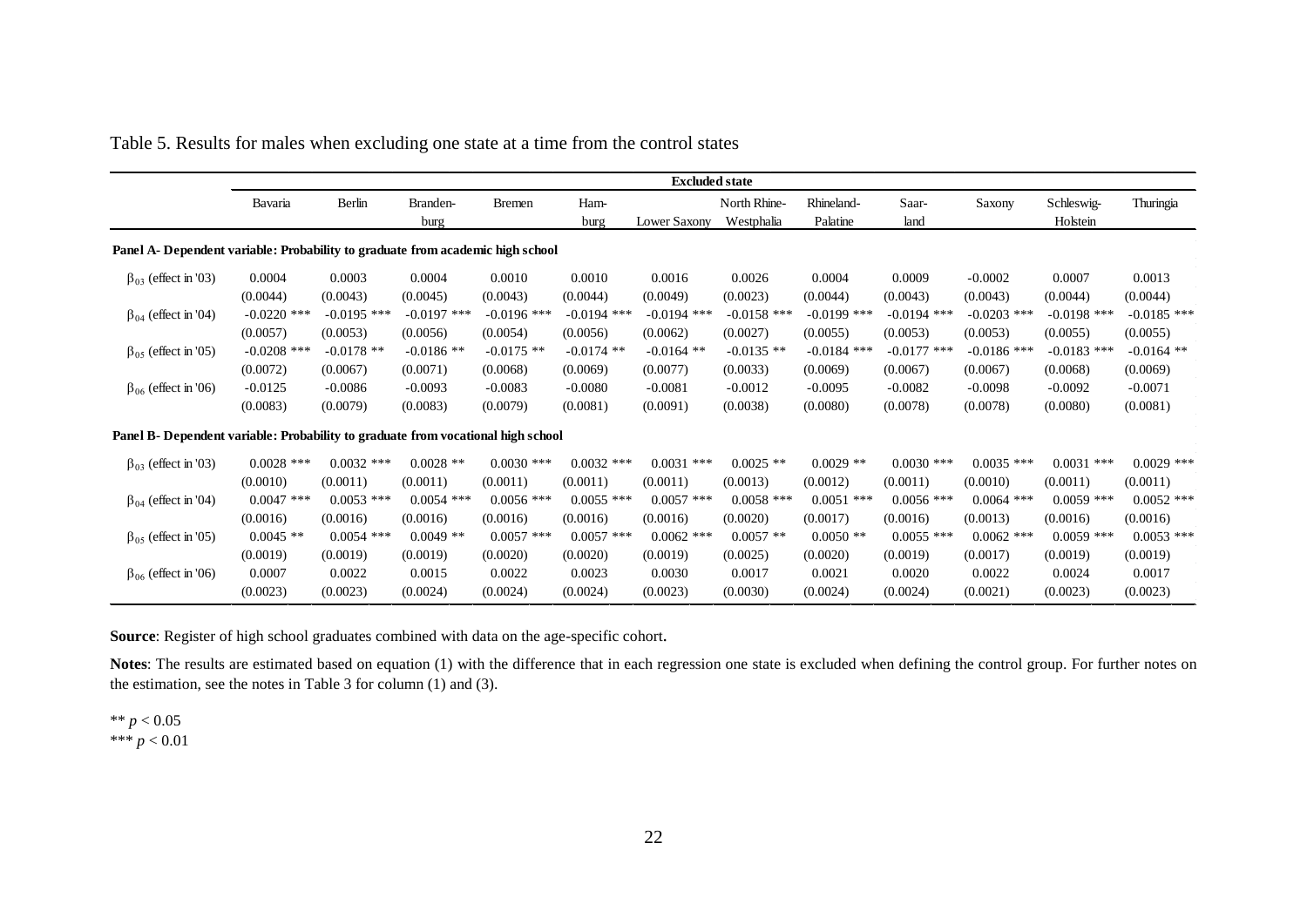| Table 6. Results for females when excluding one state at a time from the control states |  |
|-----------------------------------------------------------------------------------------|--|
|-----------------------------------------------------------------------------------------|--|

|                                                                                  | <b>Excluded state</b> |               |               |               |               |               |               |                        |               |               |               |               |
|----------------------------------------------------------------------------------|-----------------------|---------------|---------------|---------------|---------------|---------------|---------------|------------------------|---------------|---------------|---------------|---------------|
|                                                                                  | Bavaria               | Berlin        | Branden-      | Bremen        | Ham-          |               | North Rhine-  | Rhineland-<br>Palatine | Saar-         | Saxony        | Schleswig-    | Thuringia     |
|                                                                                  |                       |               | burg          |               | burg          | Lower Saxony  | Westphalia    |                        | land          |               | Holstein      |               |
| Panel A- Dependent variable: Probability to graduate from academic high school   |                       |               |               |               |               |               |               |                        |               |               |               |               |
| $\beta_{03}$ (effect in '03)                                                     | $-0.0048$             | $-0.0034$     | $-0.0049$     | $-0.0037$     | $-0.0034$     | $-0.0029$     | $-0.0046$     | $-0.0028$              | $-0.0035$     | $-0.0044$     | $-0.0036$     | $-0.0019$     |
|                                                                                  | (0.0041)              | (0.0038)      | (0.0038)      | (0.0037)      | (0.0037)      | (0.0040)      | (0.0045)      | (0.0039)               | (0.0037)      | (0.0033)      | (0.0039)      | (0.0036)      |
| $\beta_{04}$ (effect in '04)                                                     | $-0.0335$ ***         | $-0.0308$ *** | $-0.0313$ *** | $-0.0314$ *** | $-0.0306$ *** | $-0.0305$ *** | $-0.0311$ *** | $-0.0307$ ***          | $-0.0312$ *** | $-0.0312$ *** | $-0.0310$ *** | $-0.0286$ *** |
|                                                                                  | (0.0055)              | (0.0051)      | (0.0051)      | (0.0050)      | (0.0050)      | (0.0054)      | (0.0061)      | (0.0052)               | (0.0050)      | (0.0042)      | (0.0052)      | (0.0048)      |
| $\beta_{05}$ (effect in '05)                                                     | $-0.0302$ ***         | $-0.0253$ *** | $-0.0283$ *** | $-0.0266$ *** | $-0.0259$ *** | $-0.0253$ *** | $-0.0266$ *** | $-0.0257$ ***          | $-0.0264$ *** | $-0.0260$ **  | $-0.0261$ *** | $-0.0234$ **  |
|                                                                                  | (0.0074)              | (0.0068)      | (0.0068)      | (0.0067)      | (0.0067)      | (0.0071)      | (0.0083)      | (0.0070)               | (0.0067)      | (0.0058)      | (0.0069)      | (0.0065)      |
| $\beta_{06}$ (effect in '06)                                                     | $-0.0334$ ***         | $-0.0296$ *** | $-0.0315$ *** | $-0.0301$ *** | $-0.0289$ *** | $-0.0309$ *** | $-0.0287$ *** | $-0.0288$ ***          | $-0.0292$ *** | $-0.0289$ *** | $-0.0295$ *** | $-0.0257$ **  |
|                                                                                  | (0.0089)              | (0.0082)      | (0.0082)      | (0.0081)      | (0.0081)      | (0.0086)      | (0.0097)      | (0.0084)               | (0.0081)      | (0.0067)      | (0.0084)      | (0.0078)      |
| Panel B- Dependent variable: Probability to graduate from vocational high school |                       |               |               |               |               |               |               |                        |               |               |               |               |
| $\beta_{03}$ (effect in '03)                                                     | $0.0021$ ***          | $0.0025$ ***  | $0.0020$ ***  | $0.0023$ ***  | $0.0022$ ***  | $0.0026$ ***  | $0.0018$ **   | $0.0021$ ***           | $0.0022$ ***  | $0.0026$ ***  | $0.0022$ ***  | $0.0024$ ***  |
|                                                                                  | (0.0007)              | (0.0006)      | (0.0006)      | (0.0006)      | (0.0006)      | (0.0006)      | (0.0007)      | (0.0006)               | (0.0006)      | (0.0005)      | (0.0006)      | (0.0006)      |
| $\beta_{04}$ (effect in '04)                                                     | $0.0033$ ***          | $0.0041$ ***  | $0.0041$ ***  | $0.0042$ ***  | $0.0042$ ***  | $0.0047$ ***  | $0.0045$ ***  | $0.0037$ ***           | $0.0042$ ***  | $0.0050$ ***  | $0.0045$ ***  | $0.0045$ ***  |
|                                                                                  | (0.0010)              | (0.0012)      | (0.0012)      | (0.0011)      | (0.0012)      | (0.0012)      | (0.0015)      | (0.0011)               | (0.0011)      | (0.0011)      | (0.0012)      | (0.0012)      |
| $\beta_{05}$ (effect in '05)                                                     | 0.0022                | $0.0025$ **   | $0.0020$ **   | $0.0027$ **   | $0.0024$ **   | $0.0029$ **   | $0.0031$ **   | $0.0022$ **            | $0.0026$ **   | $0.0033$ ***  | $0.0030$ ***  | $0.0028$ ***  |
|                                                                                  | (0.0012)              | (0.0010)      | (0.0009)      | (0.0010)      | (0.0010)      | (0.0011)      | (0.0013)      | (0.0010)               | (0.0010)      | (0.0010)      | (0.0010)      | (0.0011)      |
| $\beta_{06}$ (effect in '06)                                                     | $0.0030**$            | $0.0039$ ***  | $0.0031$ ***  | $0.0040$ ***  | $0.0037$ ***  | $0.0040$ ***  | $0.0031$ **   | $0.0040$ ***           | $0.0037$ ***  | $0.0044$ ***  | $0.0042$ ***  | $0.0041$ ***  |
|                                                                                  | (0.0013)              | (0.0012)      | (0.0012)      | (0.0011)      | (0.0012)      | (0.0013)      | (0.0015)      | (0.0011)               | (0.0011)      | (0.0011)      | (0.0011)      | (0.0011)      |

**Source**: Register of high school graduates combined with data on the age-specific cohort.

**Notes**: The results are estimated based on equation (1) for Panel A and equation (2) for Panel B. The only difference is that in each regression one state is excluded when defining the control group. For further notes on the estimation, see the notes in Table 3 for column (1) and (3).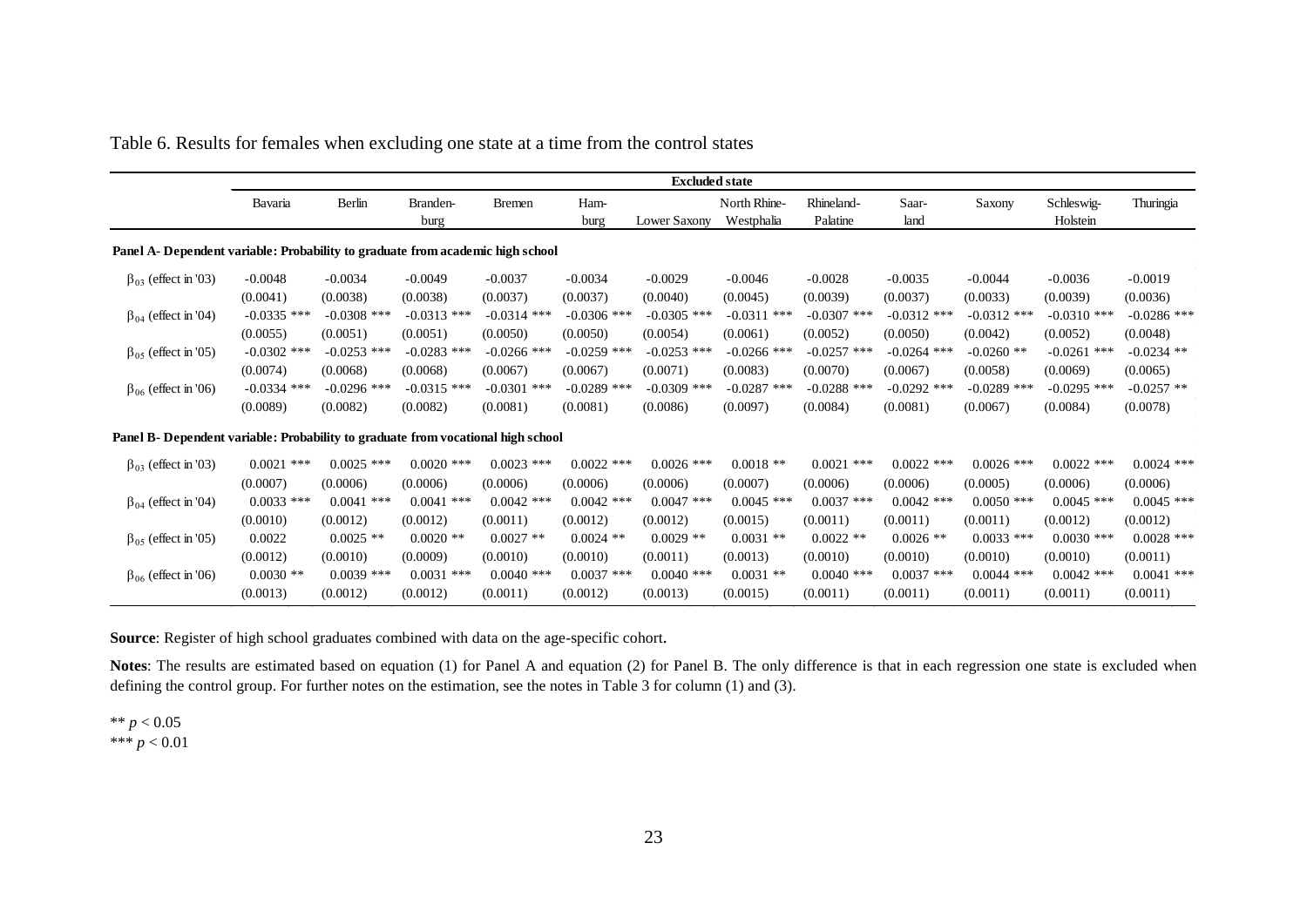Table 7. Comparison of the average characteristics of students in academic high school in Baden-Württemberg between 2002 and 2006

| Characteristics                                                                | 2002 | 2006 |
|--------------------------------------------------------------------------------|------|------|
| Students where at least one parent has graduated from high                     |      |      |
| school                                                                         | 64%  | 65%  |
| Students where at least one parent has obtainained an university<br>degree     | 57%  | 58%  |
| International Socio-Economic Index of Occupational Status<br>(ISEI) of parents | 61.0 | 61.0 |
| Students with migration background (either first or second<br>generation)      | 20%  | 21\% |
| More than 100 books at home                                                    | 86%  | 85%  |

**Source**: Becker et al. (2010).

**Notes**: The table summarizes the main findings of Becker et al. (2010) that are based on the analysis of the TOSCA-2002 and TOSCA-2006 studies. The International Socio-Economic Index of Occupational Status was developed by Ganzeboom (1992).